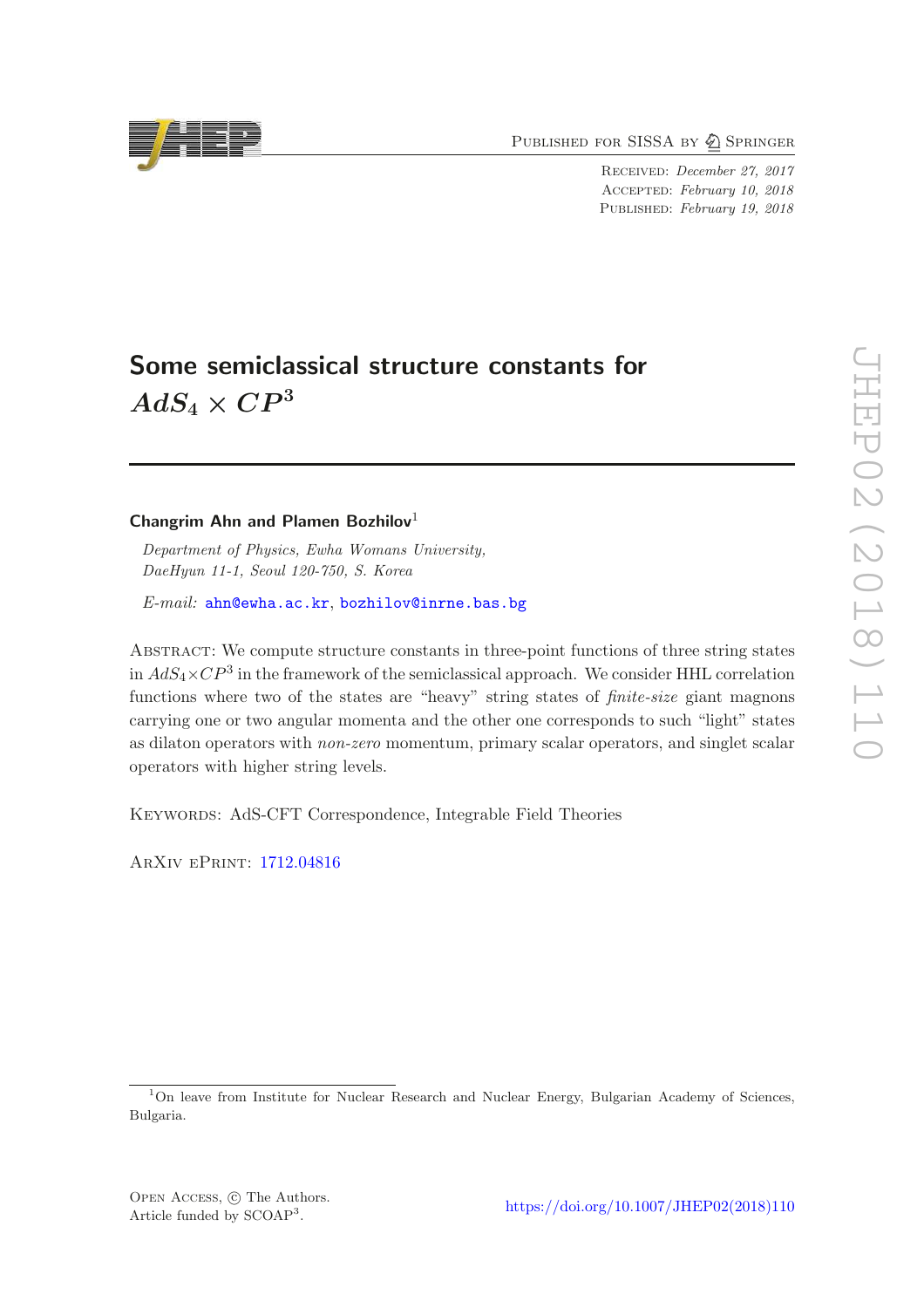# Contents

|              | 1 Introduction                                        | $\mathbf{1}$            |
|--------------|-------------------------------------------------------|-------------------------|
| $\mathbf{2}$ | Preliminaries                                         | $\overline{\mathbf{2}}$ |
|              | Structure constants<br>2.1                            | $\overline{2}$          |
|              | The string Lagrangian and Virasoro constraints<br>2.2 | 3                       |
|              | 2.3<br>Giant magnons                                  | $\overline{4}$          |
|              | 2.3.1 $\mathbb{CP}^1$ giant magnon                    | $\overline{4}$          |
|              | 2.3.2 $RP^3$ giant magnon                             | $\overline{5}$          |
|              | 3 HHL of dilaton operator with non-zero momentum      | 6                       |
|              | 3.1 With the $R_t \times CP^1$ giant magnons          | $\boldsymbol{6}$        |
|              | 3.1.1 Leading finite-size corrections                 | $\overline{7}$          |
|              | 3.2 With the $R_t \times RP^3$ giant magnons          | 10                      |
|              | 4 HHL of primary scalar operators                     | 11                      |
|              | 5 HHL of singlet scalar operators with string levels  | 12                      |
|              | 6 Concluding remarks                                  | 13                      |
|              | A Appell $F_1$ functions with special arguments       | 14                      |
|              |                                                       |                         |

#### <span id="page-1-0"></span>1 Introduction

The AdS/CFT duality between string/M theories on Anti-de Sitter (AdS) background and conformal field theories (CFTs) on its boundary has been a most productive research direction ever since it was proposed  $[1-3]$ . As a strong-weak coupling duality, integrability has played crucial roles in non-perturbative computations [\[4\]](#page-14-3). It has been applied to compute conformal dimensions of the CFTs and energies of corresponding string states. A natural next challenge is to utilize integrability to compute structure constants which determine three-point functions.

A promising recent progress is so-called hexagon amplitude approach [\[5\]](#page-14-4). The structure constants are given by sums of hexagon amplitudes, which can be determined exactly in all orders of 't Hooft coupling constant  $\lambda$ . This approach has proved effective in the weak coupling limit [\[6](#page-15-0)[–8\]](#page-15-1). However, technical difficulties such as summing up all intermediate states, finite-size effects, etc. become substantial in the strong coupling limit [\[9](#page-15-2)].

For two-heavy and one-light operators in the semiclassical limit  $\lambda \gg 1$ , the "HHL" three-point functions can be obtained from explicit evaluation of light vertex operator with the heavy string configurations  $[10-12]$ . In spite of limited applicability, this method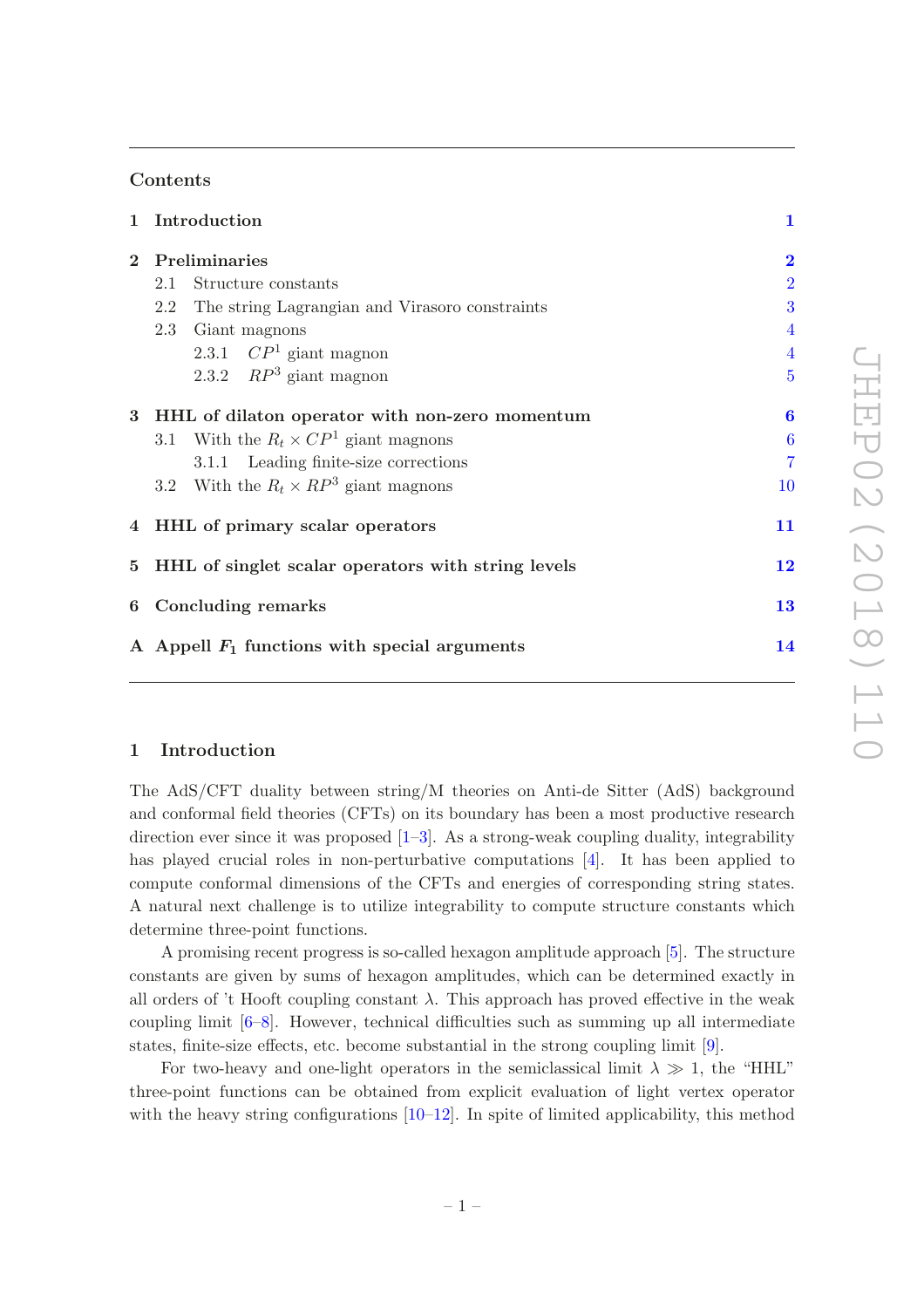is useful to obtain structure constants when the heavy operators have large but finite  $J \gg \sqrt{\lambda}$  values. The resulting HHL functions show exponential corrections  $e^{-J/\sqrt{\lambda}}$ , which can be related to exact S-matrix, hence the integrability [\[13\]](#page-15-5).

Type IIA string theory on  $AdS_4 \times CP^3$  background is dual to  $\mathcal{N}=6$  super Chern-Simons theory in three space-time dimensions, known as ABJM theory [\[14](#page-15-6)]. Classical integrability  $[15, 16]$  $[15, 16]$  $[15, 16]$  and giant magnon solutions have been studied in  $[17]$ – $[20]$  $[20]$ . The HHL 3point functions have been computed for various string states in  $AdS_4 \times CP^3$  [\[21\]](#page-15-11)–[\[25](#page-16-0)]. In this paper, we will focus on finite-size effects of some normalized structure constants in  $AdS_4 \times$  $CP<sup>3</sup>$  in semiclassical limit where the heavy string states are *finite-size* giant magnons. We also consider various different light string states, such as dilaton operators with non-zero momentum, primary scalar operators, and singlet scalar operators on higher string levels.

The paper is organized as follows. In section 2, we introduce preliminary contents along with various giant magnons on  $\mathbb{CP}^3$ . We present the HHL functions of two giant magnons with dilaton operator with non-zero momentum in section 3, with primary scalar operators in section 4, and with singlet scalar operators on higher string levels in section 5. We conclude the paper in section 6.

# <span id="page-2-1"></span><span id="page-2-0"></span>2 Preliminaries

#### 2.1 Structure constants

It is known that correlation functions of CFTs can be determined in principle in terms of the basic conformal data  $\{\Delta_i, C_{ijk}\}\$ , where  $\Delta_i$  are the conformal dimensions defined by two-point normalized correlation functions

$$
\langle \mathcal{O}_i^{\dagger}(x_1) \mathcal{O}_j(x_2) \rangle = \frac{\delta_{ij}}{|x_1 - x_2|^{2\Delta_i}}
$$

and  $C_{ijk}$  are structure constants of three-point correlation functions

$$
\langle \mathcal{O}_i(x_1)\mathcal{O}_j(x_2)\mathcal{O}_k(x_3)\rangle = \frac{C_{ijk}}{|x_1 - x_2|^{\Delta_1 + \Delta_2 - \Delta_3}|x_1 - x_3|^{\Delta_1 + \Delta_3 - \Delta_2}|x_2 - x_3|^{\Delta_2 + \Delta_3 - \Delta_1}}.
$$

The HHL three-point functions of two heavy operators and a light operator can be approximated by a supergravity vertex operator evaluated at the heavy classical string configuration [\[12](#page-15-4)]:

$$
\langle V_H(x_1)V_H(x_2)V_L(x_3)\rangle = V_L(x_3)_{\text{classical}}.
$$

For  $|x_1| = |x_2| = 1$ ,  $x_3 = 0$ , the correlation function reduces to

$$
\langle V_{H_1}(x_1)V_{H_2}(x_2)V_L(0)\rangle = \frac{C_{123}}{|x_1 - x_2|^{2\Delta_H}}.
$$

Then, the structure constants can be given by

$$
C_{123} = c_{\Delta} V_L(0)_{\text{classical}},\tag{2.1}
$$

where  $c_{\Delta}$  is the normalization constant of the corresponding light vertex operator.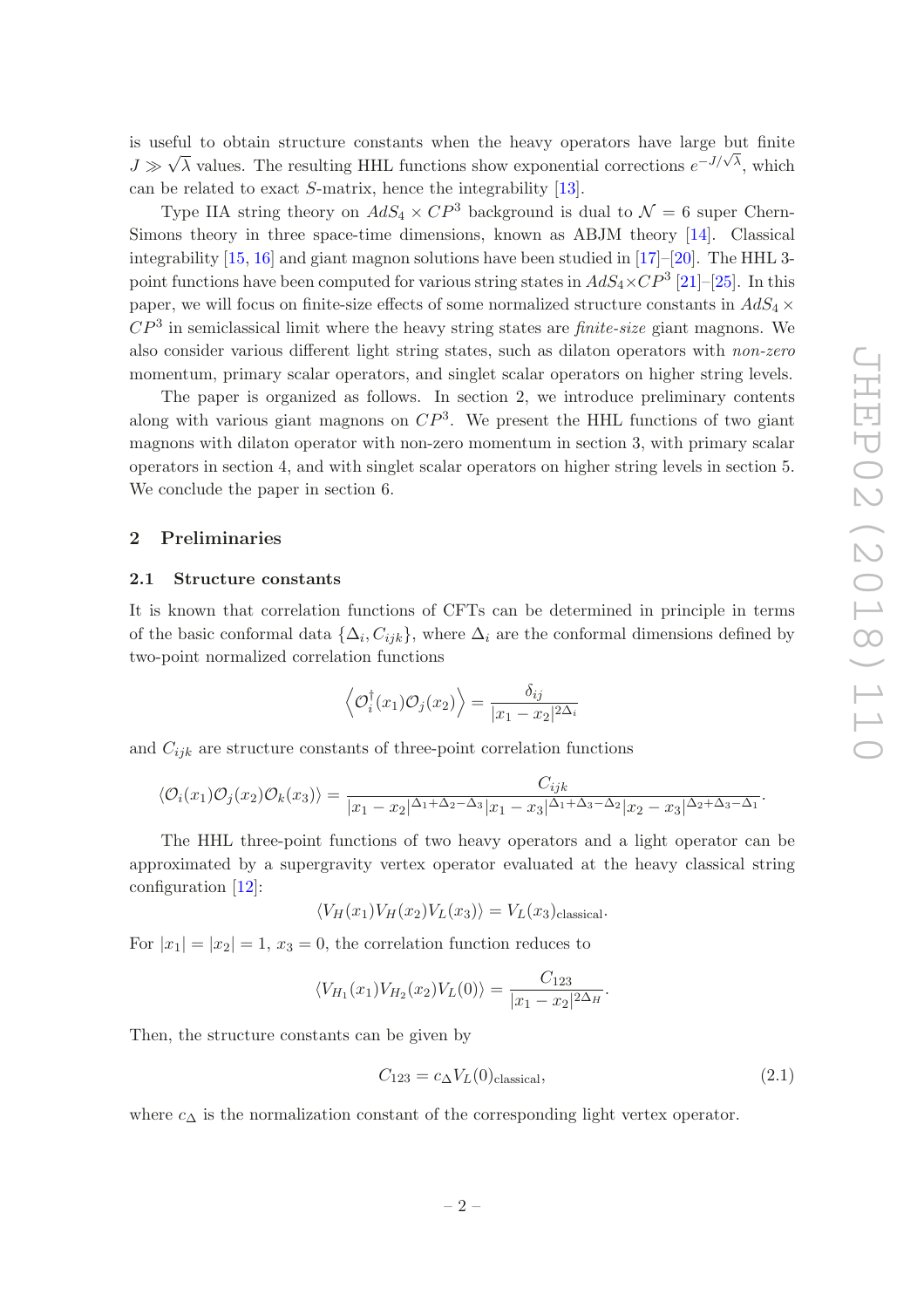#### <span id="page-3-0"></span>2.2 The string Lagrangian and Virasoro constraints

String theory moving on certain background can be described by the Polyakov action

$$
S^{P} = -T \int d^{2} \xi \sqrt{-\gamma} \gamma^{mn} G_{mn}, \qquad G_{mn} = g_{MN} \partial_{m} X^{M} \partial_{n} X^{N},
$$
  
\n
$$
\partial_{m} = \partial / \partial \xi^{m}, \qquad m, n = (0, 1), \qquad (\xi^{0}, \xi^{1}) = (\tau, \sigma), \qquad M, N = (0, 1, ..., 9),
$$
\n(2.2)

where T is the string tension. We choose to work in conformal gauge  $\gamma^{mn} = \eta^{mn} =$  $diag(-1, 1)$ , in which the Lagrangian and the Virasoro constraints take the form

<span id="page-3-3"></span>
$$
\mathcal{L}_s = T(G_{00} - G_{11}),\tag{2.3}
$$

$$
G_{00} + G_{11} = 0,\t\t(2.4)
$$

$$
G_{01} = 0. \t\t(2.5)
$$

The background metric  $g_{MN}$  for  $AdS_4 \times CP^3$  is given by

$$
ds^{2} = g_{MN}dx^{M}dx^{N} = R^{2} (ds^{2}_{AdS^{4}} + ds^{2}_{CP^{3}}),
$$

where R is related to the string tension T and the 't Hooft coupling constant  $(\alpha' = 1)$  by

$$
TR^2 = \sqrt{2\lambda}.
$$

There are also dilaton and RR-forms, which do not influence the motion of the classical strings. Further on, we set  $R = 1$ .

The metric of  $\mathbb{CP}^3$  space can be written as

<span id="page-3-1"></span>
$$
ds_{CP^3}^2 = d\theta^2 + \sin^2 \theta \left(\frac{1}{2}\cos\vartheta_1 d\varphi_1 - \frac{1}{2}\cos\vartheta_2 d\varphi_2 + d\varphi_3\right)^2 + \cos^2 \frac{\theta}{2} \left(d\vartheta_1^2 + \sin^2\vartheta_1 d\varphi_1^2\right) + \sin^2 \frac{\theta}{2} \left(d\vartheta_2^2 + \sin^2\vartheta_2 d\varphi_2^2\right),
$$
\n(2.6)

where  $\theta \in [0, \pi], \vartheta_1, \vartheta_2 \in [0, \pi], \varphi_1, \varphi_2 \in [0, 2\pi], \varphi_3 \in [0, 4\pi]$ . The angular coordinates in  $(2.6)$  can be expressed also by the following complex coordinates

<span id="page-3-2"></span>
$$
z_1 = \cos\frac{\theta}{2}\cos\frac{\theta_1}{2}\exp\left[\frac{i}{2}(\varphi_3 + \varphi_1)\right] = r_1 \exp(i\phi_1),
$$
\n
$$
z_2 = \sin\frac{\theta}{2}\cos\frac{\theta_2}{2}\exp\left[-\frac{i}{2}(\varphi_3 - \varphi_2)\right] = r_2 \exp(i\phi_2),
$$
\n
$$
z_3 = \cos\frac{\theta}{2}\sin\frac{\theta_1}{2}\exp\left[\frac{i}{2}(\varphi_3 - \varphi_1)\right] = r_3 \exp(i\phi_3),
$$
\n
$$
z_4 = \sin\frac{\theta}{2}\sin\frac{\theta_2}{2}\exp\left[-\frac{i}{2}(\varphi_3 + \varphi_2)\right] = r_4 \exp(i\phi_4),
$$
\n
$$
\sum_{a=1}^4 r_a^2 = 1, \quad \sum_{a=1}^4 r_a^2 \partial_m \phi_a = 0.
$$
\n(2.7)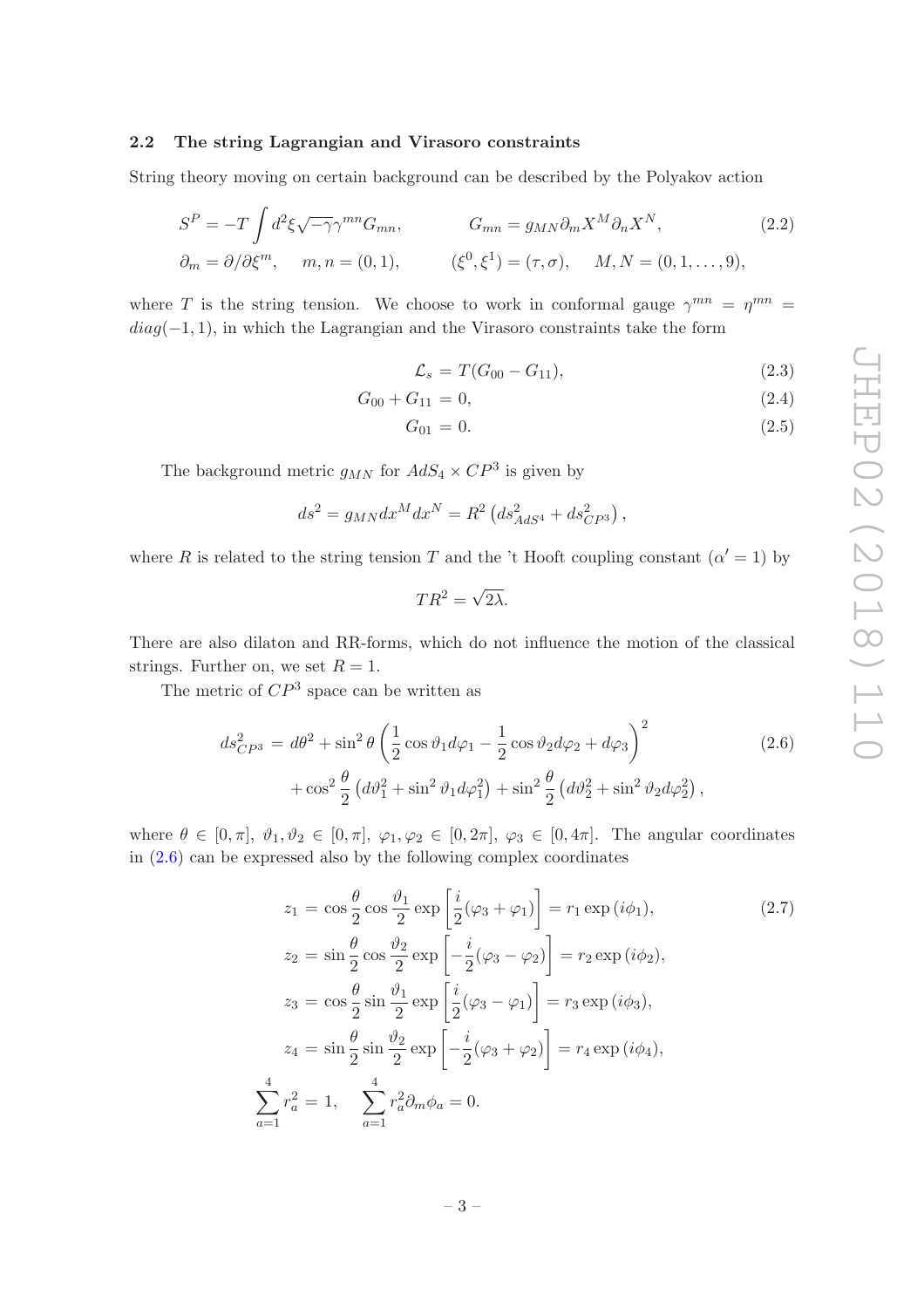# <span id="page-4-0"></span>2.3 Giant magnons

The giant magnon solutions in  $\mathbb{CP}^3$  can be found by the Neumann-Rosochatius (NR) integrable system with the following ansatz for the string embedding [\[18](#page-15-12)]

$$
t(\tau, \sigma) = \kappa \tau, \qquad r_a(\tau, \sigma) = r_a(\xi), \qquad \phi_a(\tau, \sigma) = \omega_a \tau + f_a(\xi), \qquad (2.8)
$$

$$
\xi = \sigma - \nu \tau, \qquad \kappa, \omega_a, \nu = \text{constants.}
$$

# <span id="page-4-1"></span>2.3.1  $\mathbb{CP}^1$  giant magnon

Let us start with the giant magnon living in the  $R_t \times CP^1$  subspace. Such subspace can be obtained by setting  $\theta = \vartheta_2 = \varphi_2 = \varphi_3 = 0$ . What remains is<sup>[1](#page-4-2)</sup>

<span id="page-4-4"></span><span id="page-4-3"></span>
$$
ds^{2} = -dt^{2} + d\vartheta_{1}^{2} + \sin^{2}\vartheta_{1}d\varphi_{1}^{2}.
$$
 (2.9)

Then [\(2.7\)](#page-3-2) becomes

<span id="page-4-7"></span>
$$
z_1 = \cos\frac{\vartheta_1}{2}\exp\left(\frac{i}{2}\varphi_1\right) = r_1\exp(i\phi_1),
$$
  
\n
$$
z_2 = 0,
$$
  
\n
$$
z_3 = \sin\frac{\vartheta_1}{2}\exp\left(-\frac{i}{2}\varphi_1\right) = r_3\exp(-i\phi_1),
$$
\n(2.10)

For this case, the induced metric on the string wordsheet is

 $z_4 = 0.$ 

$$
G_{00} = -(\partial_0 t)^2 + (\partial_0 \vartheta_1)^2 + \sin^2 \vartheta_1 (\partial_0 \varphi_1)^2,
$$
  
\n
$$
G_{11} = -(\partial_1 t)^2 + (\partial_1 \vartheta_1)^2 + \sin^2 \vartheta_1 (\partial_1 \varphi_1)^2,
$$
  
\n
$$
G_{01} = -\partial_0 t \partial_1 t + \partial_0 \vartheta_1 \partial_1 \vartheta_1 + \sin^2 \vartheta_1 \partial_0 \varphi_1 \partial_1 \varphi_1.
$$

By using [\(2.8\)](#page-4-3) and [\(2.9\)](#page-4-4) in [\(2.3\)](#page-3-3), one can write down the string Lagrangian in the following form (prime is used for  $d/d\xi$ )

$$
\mathcal{L}_s = -T(1 - v^2) \left[ (\vartheta'_1)^2 + \sin^2 \vartheta_1 \left( \left( f'_1 + \frac{v\omega_1}{1 - v^2} \right)^2 - \frac{\omega_1^2}{(1 - v^2)^2} \right) \right],\tag{2.11}
$$

from which the first integral for  $f_1$  becomes

<span id="page-4-5"></span>
$$
f_1' = \frac{1}{1 - v^2} \left( \frac{C_1}{\sin^2 \vartheta_1} - v\omega_1 \right)
$$
 (2.12)

with an integration constant  $C_1$ .

The first Virasoro constraint  $(2.4)$  along with  $(2.12)$  becomes

<span id="page-4-6"></span>
$$
(\vartheta_1')^2 = \frac{1}{(1 - v^2)^2} \left[ (1 + v^2) \kappa^2 - \frac{C_1^2}{\sin^2 \vartheta_1} - \omega_1^2 \sin^2 \vartheta_1 \right],
$$
\n(2.13)

while the second constraint [\(2.5\)](#page-3-3) determines the constant  $C_1 = \frac{v\kappa^2}{\omega_1}$  $\frac{\partial \kappa^2}{\partial u_1}$ . We will further restrict  $\omega_1 = 1$  since we can choose an appropriate unit of  $\tau$ . In terms of  $\chi \equiv \cos^2 \theta_1$ , [\(2.13\)](#page-4-6) can be written as

<span id="page-4-8"></span>
$$
\chi' = \frac{2}{1 - v^2} \sqrt{\chi(\chi_p - \chi)(\chi - \chi_m)},
$$
 with  $\chi_p = 1 - v^2 \kappa^2$ ,  $\chi_m = 1 - \kappa^2$ . (2.14)  
\n<sup>1</sup>This choice of  $CP^1 = S^2$  subspace corresponds to "A"-type giant magnon in the ABJM theory [28].

<span id="page-4-2"></span>The "B"-type magnon lives in another  $\mathbb{CP}^1$  subspace obtained by  $\theta = \pi$ . Here we consider only A-type.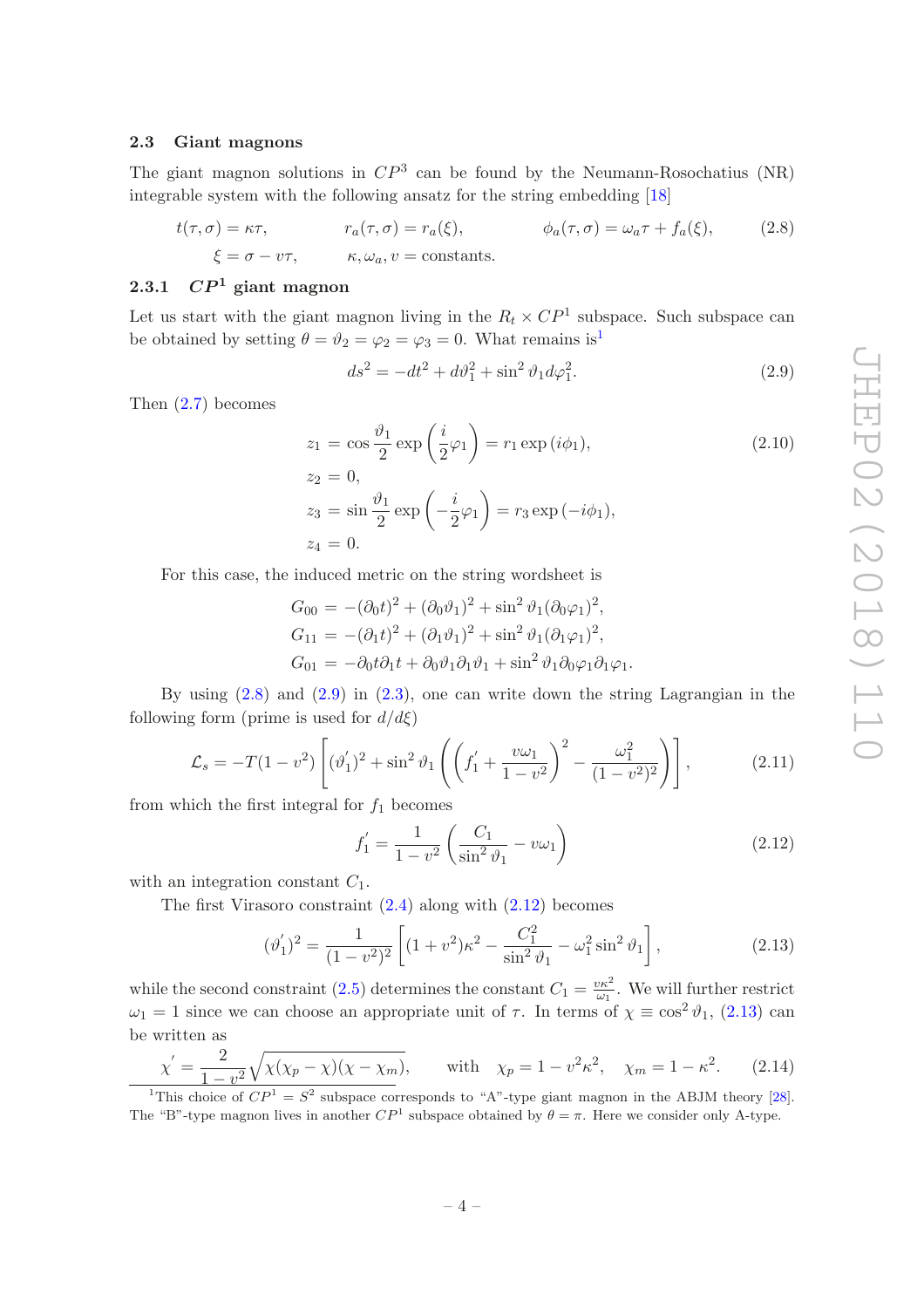# <span id="page-5-0"></span>2.3.2  $RP^3$  giant magnon

The  $RP^3$  giant magnon lives in the  $R_t \times RP^3$  subspace, which can be obtained from [\(2.6\)](#page-3-1) by setting  $\vartheta_1 = \vartheta_2 = \frac{\pi}{2}$  $\frac{\pi}{2}$ ,  $\varphi_3 = 0$ . The resulting metric is

$$
ds^{2} = -dt^{2} + d\theta^{2} + \cos^{2} \frac{\theta}{2} d\varphi_{1}^{2} + \sin^{2} \frac{\theta}{2} d\varphi_{2}^{2}.
$$

Correspondingly, the coordinates [\(2.7\)](#page-3-2) reduce to

<span id="page-5-2"></span>
$$
z_1 = \frac{1}{\sqrt{2}} \cos \frac{\theta}{2} \exp\left(\frac{i}{2}\varphi_1\right) = r_1 \exp(i\phi_1),
$$
\n
$$
z_2 = \frac{1}{\sqrt{2}} \sin \frac{\theta}{2} \exp\left(\frac{i}{2}\varphi_2\right) = r_2 \exp(i\phi_2),
$$
\n
$$
z_3 = \frac{1}{\sqrt{2}} \cos \frac{\theta}{2} \exp\left(-\frac{i}{2}\varphi_1\right) = r_1 \exp(-i\phi_1),
$$
\n
$$
z_4 = \frac{1}{\sqrt{2}} \sin \frac{\theta}{2} \exp\left(-\frac{i}{2}\varphi_2\right) = r_2 \exp(-i\phi_2).
$$
\n(2.15)

For the case at hand, the metric induced on the string worldsheet is given by

$$
G_{00} = -(\partial_0 t)^2 + (\partial_0 \theta)^2 + \cos^2 \frac{\theta}{2} (\partial_0 \varphi_1)^2 + \sin^2 \frac{\theta}{2} (\partial_0 \varphi_2)^2,
$$
  
\n
$$
G_{11} = -(\partial_1 t)^2 + (\partial_1 \theta)^2 + \cos^2 \frac{\theta}{2} (\partial_1 \varphi_1)^2 + \sin^2 \frac{\theta}{2} (\partial_1 \varphi_2)^2,
$$
  
\n
$$
G_{01} = -\partial_0 t \partial_1 t + \partial_0 \theta \partial_1 \theta + \cos^2 \frac{\theta}{2} \partial_0 \varphi_1 \partial_1 \varphi_1 + \sin^2 \frac{\theta}{2} \partial_0 \varphi_2 \partial_1 \varphi_2.
$$

The string Lagrangian in this case becomes

$$
\mathcal{L}_s = -T \left[ (1 - v^2)(\theta')^2 - \cos^2 \frac{\theta}{2} \left( (vf'_1 - \omega_1)^2 - f'_1 \right)^2 - \sin^2 \frac{\theta}{2} \left( (vf'_2 - \omega_2)^2 - f'_2 \right)^2 \right],
$$
\n(2.16)

from which the first integrals for  $f_1$  and  $f_2$  become

<span id="page-5-1"></span>
$$
f_1' = \frac{1}{1 - v^2} \left( \frac{C_1}{\cos^2 \frac{\theta}{2}} - v\omega_1 \right), \qquad f_2' = \frac{1}{1 - v^2} \left( \frac{C_2}{\sin^2 \frac{\theta}{2}} - v\omega_2 \right) \tag{2.17}
$$

with integration constants  $C_1$ ,  $C_2$ . Since the  $RP^3$  giant magnon should be well-defined at  $\theta = \pi$ , we impose an extra condition  $C_1 = 0$ .

The two Virasoro constraints  $(2.4)$  and  $(2.5)$  are combined along with  $(2.17)$  to give a parametric relation

$$
v\kappa^2 = C_2\omega_2,\tag{2.18}
$$

and the first integral for  $\theta$ 

$$
(\theta')^2 = \frac{1}{(1 - v^2)^2} \left[ (1 + v^2)\kappa^2 - \omega_1^2 - \frac{C_2^2}{\sin^2 \frac{\theta}{2}} + (\omega_1^2 - \omega_2^2)\sin^2 \frac{\theta}{2} \right].
$$
 (2.19)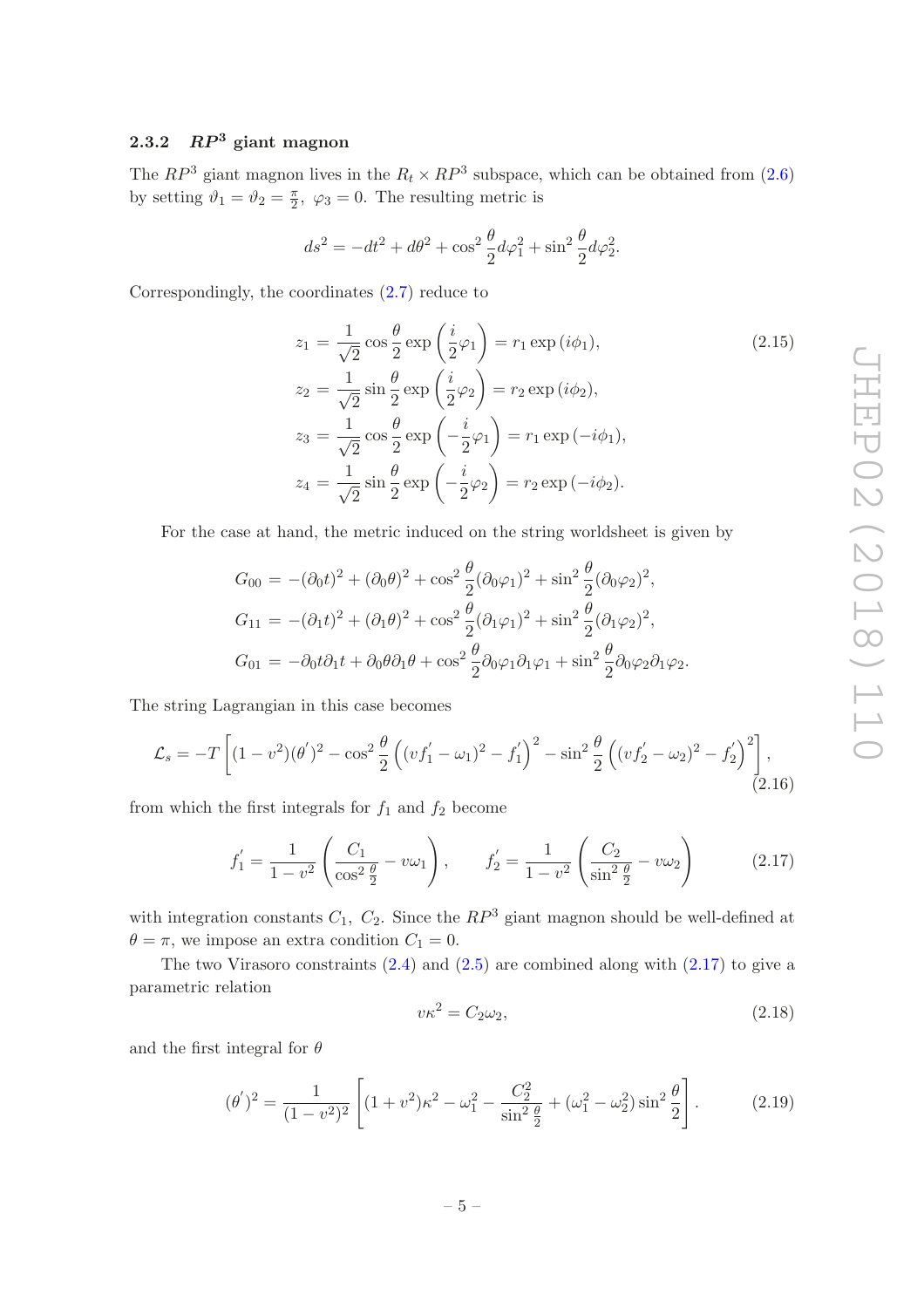This time we fix  $\omega_2 \equiv 1$  and define

$$
\chi \equiv \cos^2 \frac{\theta}{2}, \qquad u \equiv \frac{\omega_1}{\omega_2}, \tag{2.20}
$$

to rewrite this equation as

$$
\chi' = \frac{\sqrt{1 - u^2}}{1 - v^2} \sqrt{\chi(\chi_p - \chi)(\chi - \chi_m)},
$$
\n(2.21)

where  $\chi_p$  and  $\chi_m$  satisfy the equalities:

<span id="page-6-5"></span>
$$
\chi_p + \chi_m = \frac{2 - (1 + v^2)\kappa^2 - u^2}{1 - u^2}, \quad \chi_p \chi_m = \frac{(1 - \kappa^2)(1 - v^2 \kappa^2)}{1 - u^2}.
$$
 (2.22)

#### <span id="page-6-0"></span>3 HHL of dilaton operator with non-zero momentum

The vertex for the dilaton operator with *non-zero* momentum  $i$ , originally defined for  $AdS_5 \times S^5$  in [\[12](#page-15-4)], is modified in the  $AdS_4 \times CP^3$  case to

<span id="page-6-3"></span>
$$
V_{ab}^d(j) = \left(\frac{x^m x_m + z^2}{z}\right)^{-\Delta_d} (z_a z_b)^j \left[z^{-2} \left(\partial_+ x_m \partial_- x^m + \partial_+ z \partial_- z\right) + \partial_+ X_k \partial_- X^k\right] \quad (3.1)
$$
  

$$
x^m x_m = -x_0^2 + x_i x_i, \quad i = 1, 2,
$$

where we denote the scaling dimension  $\Delta_d = 4 + j$  and  $(x^m, z)$  as the Poincare coordinates on  $AdS_4$ . The coordinates on  $\mathbb{CP}^3$  are represented by angular coordinates  $X_k$  or equivalently by the complex coordinates  $z_a$  defined in [\(2.7\)](#page-3-2). The choice of the indices  $(a, b)$ determines the direction of the momentum in the  $\mathbb{CP}^3$  space.

The AdS part of the giant magnon solution is given by (after Euclidean rotation,  $i\tau = \tau_e$ , where  $\tau$  is the worldsheet time)

<span id="page-6-2"></span>
$$
x_{0e} = \tanh(\kappa \tau_e), \quad x_i = 0, \quad z = \frac{1}{\cosh(\kappa \tau_e)}.\tag{3.2}
$$

Replacing  $(3.2)$  into  $(3.1)$ , one finds

$$
V_{ab}^d(j) = (\cosh \kappa \tau_e)^{-\Delta_d} (z_a z_b)^j \left(\kappa^2 + \partial_+ X_k \partial_- X^k\right). \tag{3.3}
$$

# <span id="page-6-1"></span>3.1 With the  $R_t \times CP^1$  giant magnons

From [\(2.10\)](#page-4-7) it is clear that non-vanishing HHL is possible only with the vertex  $V_{13}^d(j)$ . Evaluating the Lagrangian on the giant magnon state,

<span id="page-6-4"></span>
$$
\partial_{+} X_{k} \partial_{-} X^{k} = \frac{2}{1 - v^{2}} \left[ \chi - 1 + \frac{1}{2} (1 + v^{2}) \kappa^{2} \right],
$$
\n(3.4)

one finds

$$
V_{13}^{d}(j) = \frac{(1 - \chi)^{j/2} (\kappa^2 + \chi - 1)}{2^{j-1} (1 - v^2) (\cosh \kappa \tau_e)^{\Delta_d}}.
$$
\n(3.5)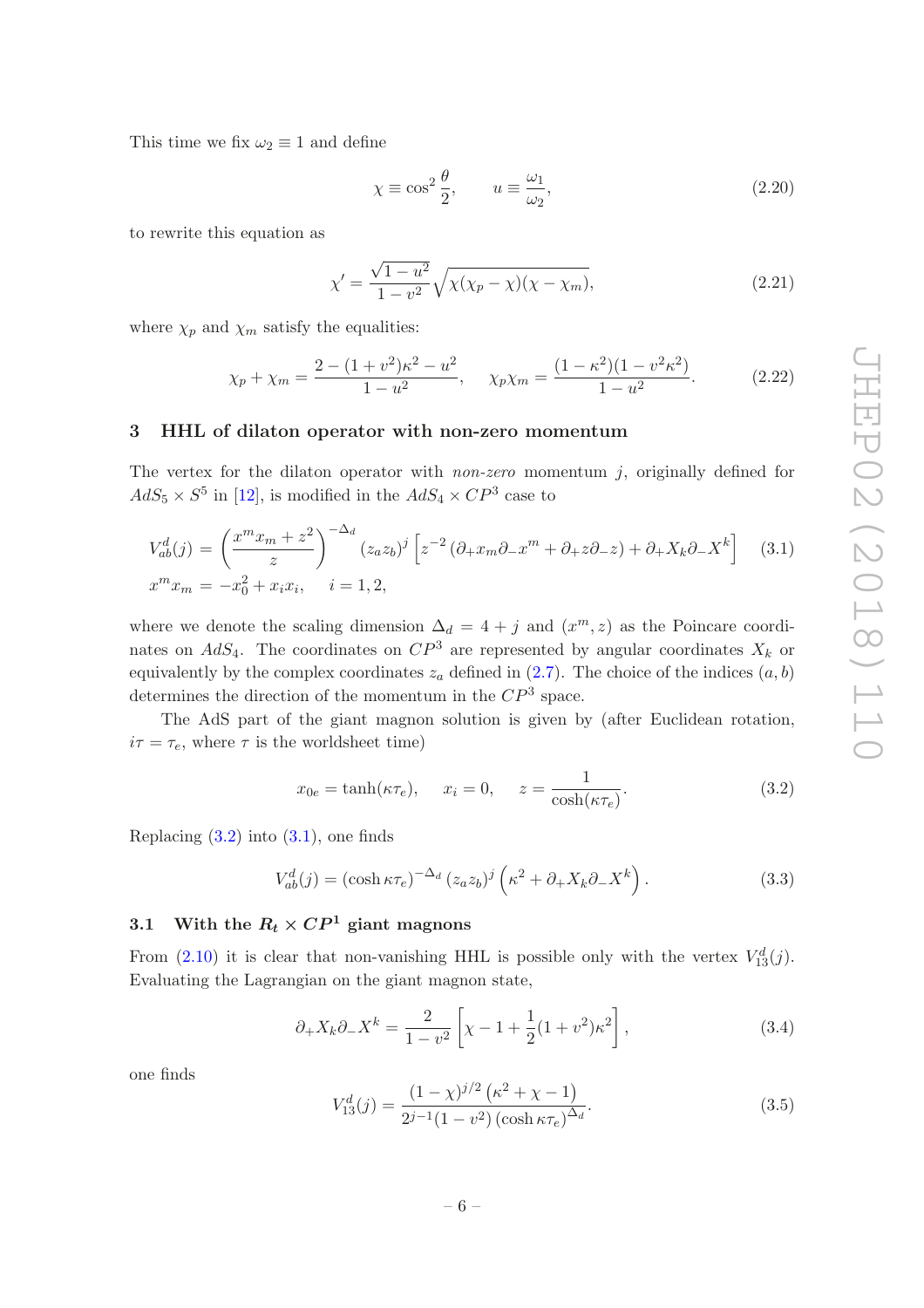The normalized structure constant can be obtained by integrating the vertex over the string worldsheet.

<span id="page-7-1"></span>
$$
\mathcal{C}_{13}^{CP^1,d}(j) = c_{\Delta}^d \int_{-\infty}^{\infty} d\tau_e \int_{-L}^{L} d\sigma V_{13}^d(j)
$$
\n
$$
= \frac{c_{\Delta}^d \sqrt{\pi}}{2^{j-1}(1-v^2)\kappa} \frac{\Gamma\left(\frac{\Delta_d}{2}\right)}{\Gamma\left(\frac{\Delta_d+1}{2}\right)} \int_{\chi_m}^{\chi_p} \frac{d\chi}{\chi'} (1-\chi)^{j/2} \left(\kappa^2 + \chi - 1\right),
$$
\n(3.6)

where we replaced the integration over  $\sigma$  with integration over  $\chi$  in the following way

$$
\int_{-L}^{L} d\sigma = 2 \int_{\chi_m}^{\chi_p} \frac{d\chi}{\chi'},
$$

using eq.  $(2.14)$  for  $\chi'$ . The parameter L is introduced here in order to take into account the giant magnons in the finite-size worldsheet volume.

The final expression of the integral in [\(3.6\)](#page-7-1) becomes

<span id="page-7-2"></span>
$$
\mathcal{C}_{13}^{CP^1,d}(j) = c_{\Delta}^d \frac{\Gamma\left(\frac{\Delta_d}{2}\right)}{\Gamma\left(\frac{\Delta_d+1}{2}\right)} \frac{\pi^{3/2}}{2^j \kappa} \chi_p^{-1/2} (1-\chi_p)^{j/2} \times
$$
\n
$$
\left[ \begin{array}{ccc} (1 & 1 & i & \chi(\epsilon-1)) \\ (1 & 1 & i & \chi(\epsilon-1)) \end{array} \right]
$$
\n
$$
(3.7)
$$

$$
\times \left[ \chi_p F_1 \left( \frac{1}{2}; -\frac{1}{2}, -\frac{j}{2}; 1; 1 - \epsilon, \frac{\chi_p(\epsilon - 1)}{1 - \chi_p} \right) - (1 - \kappa^2) F_1 \left( \frac{1}{2}; \frac{1}{2}, -\frac{j}{2}; 1; 1 - \epsilon, \frac{\chi_p(\epsilon - 1)}{1 - \chi_p} \right) \right],
$$

where  $F_1(a; b_1, b_2; c; z_1, z_2)$  is a hypergeometric function of two variables (*Appell F*<sub>1</sub>) and

<span id="page-7-3"></span>
$$
\epsilon = \frac{\chi_m}{\chi_p}.\tag{3.8}
$$

We used an integral representation for the  $F_1$  in  $(3.7)$  [\[32\]](#page-16-2)

$$
F_1(a;b_1,b_2;c;z_1,z_2) = \frac{\Gamma(c)}{\Gamma(a)\Gamma(c-a)} \int_0^1 x^{a-1} (1-x)^{c-a-1} (1-z_1x)^{-b_1} (1-z_2x)^{-b_2} dx.
$$

The structure constants are given by the parameters  $\kappa$ , v which are eventually related to the conserved angular momentum  $J_1$  and the worldsheet momentum  $p$  (see  $(2.14)$ ,  $(3.8)$ ) by

<span id="page-7-4"></span>
$$
J_1 = 2T\sqrt{\frac{1 - v^2}{1 - v^2\epsilon}}\left[\mathbf{K}(1 - \epsilon) - \mathbf{E}(1 - \epsilon)\right],\tag{3.9}
$$

$$
p = 2v\sqrt{\frac{1 - v^2\epsilon}{1 - v^2}} \left[ \frac{1}{v^2} \mathbf{\Pi} \left( 1 - \frac{1}{v^2} | 1 - \epsilon \right) \right] - \mathbf{K} (1 - \epsilon) \right].
$$
 (3.10)

Here  $K$ ,  $E$  and  $\Pi$  are the complete elliptic integrals of the first, second, and third kinds, respectively.

#### <span id="page-7-0"></span>3.1.1 Leading finite-size corrections

Since  $J_1$  and  $p$  define the heavy operators of the dual gauge theory, it is important to express the semiclassical structure constants  $\mathcal{C}_{13}^{CP^1,d}(j)$  in terms of them. For given  $J_1$  and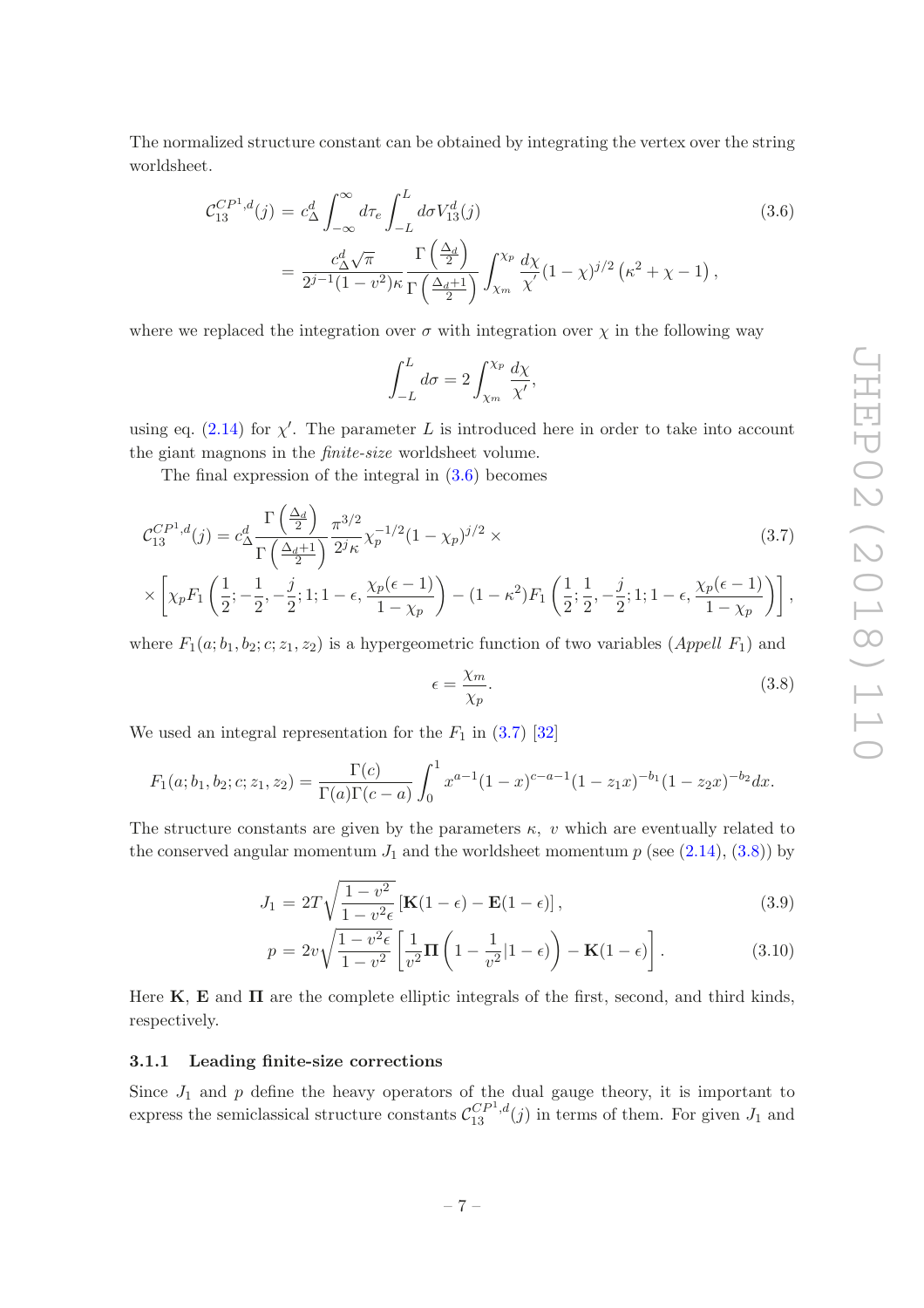p, one can solve numerically [\(3.9\)](#page-7-4) and [\(3.10\)](#page-7-4) to find corresponding values of  $\kappa$ , v, which can be used to evaluate  $\mathcal{C}_{13}^{CP^1,d}(j)$  from  $(3.6)$ .

Explicit computations are possible for the case where  $J_1$  is large but finite  $J_1 \gg T$ , equivalently,  $\epsilon \ll 1$ . We start by rewriting [\(2.14\)](#page-4-8) in the following form

<span id="page-8-1"></span>
$$
(1 + \epsilon)\chi_p = 2 - (1 + v^2)\kappa^2, \quad \epsilon \chi_p^2 = (1 - \kappa^2)(1 - v^2 \kappa^2). \tag{3.11}
$$

Next, we use the small  $\epsilon$ -expansions

<span id="page-8-0"></span>
$$
\chi_p = \chi_{p0} + (\chi_{p1} + \chi_{p2} \log \epsilon) \epsilon,
$$
  
\n
$$
v = v_0 + (v_1 + v_2 \log \epsilon) \epsilon,
$$
  
\n
$$
\kappa^2 = 1 + W_1 \epsilon.
$$
  
\n(3.12)

Replacing  $(3.12)$  into  $(3.11)$ , one finds relations

$$
\chi_{p0} = 1 - v_0^2, \quad \chi_{p1} = v_0(v_0 - v_0^3 - 2v_1), \quad \chi_{p2} = -2v_0v_2, \quad W_1 = -1 + v_0^2. \tag{3.13}
$$

The expressions for  $v_0, v_1, v_2$  in terms of the worldsheet momentum p can be found from  $(3.9)$  and  $(3.10)$ 

<span id="page-8-2"></span>
$$
v_0 = \cos\frac{p}{2},
$$
  
\n
$$
v_1 = \frac{1}{4}\sin^2\frac{p}{2}\cos\frac{p}{2}(1 - \log 16),
$$
  
\n
$$
v_2 = \frac{1}{4}\sin^2\frac{p}{2}\cos\frac{p}{2},
$$
\n(3.14)

along with the expansion parameter in terms of  $J_1$  and  $p$ 

<span id="page-8-3"></span>
$$
\epsilon = 16 \exp\left(-\frac{J_1}{T\sin\frac{p}{2}} - 2\right). \tag{3.15}
$$

The case of  $j = 0$ . Let us begin with the simplest case  $j = 0$ , i.e. dilaton with zero momentum, which is just the Lagrangian. The  $\mathcal{C}_{13}^{\tilde{CP}^1,d}(j)$  in [\(3.7\)](#page-7-2) simplifies to

<span id="page-8-4"></span>
$$
\mathcal{C}_{13}^{CP^1,d}(0) = \frac{8\sqrt{\pi}c_{\Delta}^d}{3\kappa\sqrt{\chi_p}} \left[ \chi_p \mathbf{E}(1-\epsilon) - (1-\kappa^2)\mathbf{K}(1-\epsilon) \right]. \tag{3.16}
$$

Replacing [\(3.14\)](#page-8-2), [\(3.15\)](#page-8-3) into the  $\epsilon$ -expantion of [\(3.16\)](#page-8-4), we obtain (for dilaton with zero momentum  $\Delta_d = 4$ )

$$
\mathcal{C}_{13}^{CP^1,d}(0) \approx \frac{8c_{\Delta}^d}{3} \sin \frac{p}{2} \left[ 1 - 4 \sin \frac{p}{2} \left( \sin \frac{p}{2} + \frac{J_1}{T} \right) \exp \left( -\frac{J_1}{T \sin \frac{p}{2}} - 2 \right) \right].
$$
 (3.17)

This is exactly same result as [\[30\]](#page-16-3).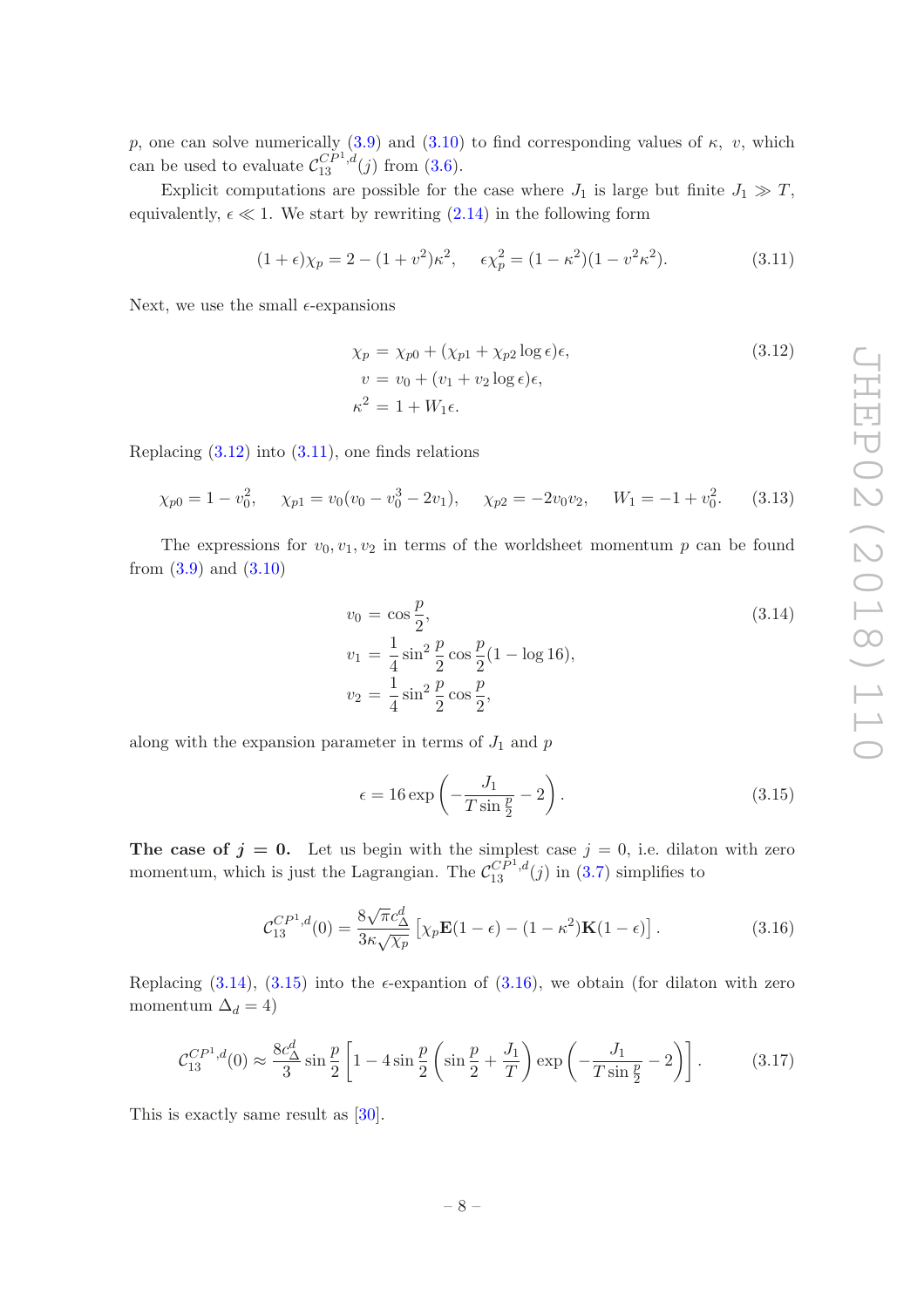The case of  $j =$  even integer. In this case, the third arguments  $-j/2$  of the Appell  $F_1$ functions in [\(3.7\)](#page-7-2) are negative integers. With the help of Mathematica, we have found that these functions can be expressed in terms of the elliptic integrals, **K** and **E**. (The  $j = 0$ result analysed above belongs to this case too.) We list explicit functional relations for a few simple cases in the appendix.

Using small  $\epsilon$ -expansion of the elliptic integrals, one can find the leading finite-size corrections of the HHL for any even  $j$  in principle. Here, we present explicit results for  $j = 2 \; (\Delta_d = 6)$  as an example:

$$
\mathcal{C}_{13}^{CP^1,d}(2) = \frac{\sqrt{\pi}c_{\Delta}^d\Gamma\left(\frac{\Delta_d}{2}\right)}{6\kappa\sqrt{\chi_p}\Gamma\left(\frac{\Delta_d+1}{2}\right)}\left[\mathbf{K}(1-\epsilon)\left(3\kappa^2+\chi_p^2\epsilon-3\right)-\chi_p\mathbf{E}(1-\epsilon)(3\kappa^2+2(\chi_p+\chi_p\epsilon-3))\right]
$$

$$
\approx \frac{8c_{d}^{\Delta}}{45}\sin\frac{p}{2}\left[2+\cos p+\left(2\cos p+7\cos 2p-9-\frac{18J_1}{T}\left(\sin\frac{p}{2}+\frac{1}{3}\sin\frac{3p}{2}\right)\right)e^{-\frac{J_1}{T\sin\frac{p}{2}}-2}\right].
$$
(3.18)

The case of  $j =$  odd integer. Since the Appell functions can not be written in terms of the elliptic integrals in this case, we express the  $F_1$  in  $(3.7)$  using an infinite sum [\[31](#page-16-4)]

$$
F_1(a;b_1,b_2;c;z_1,z_2) = \sum_{k=0}^{\infty} \frac{(a)_k (b_2)_k}{(c)_k k!} {}_2F_1(a+k;b_1;c+k;z_1) z_2^k, \quad (a)_k = \frac{\Gamma(a+k)}{\Gamma(a)}.
$$
\n(3.19)

We can use small  $\epsilon$ -expansions for the hypergeometric  ${}_2F_1$  functions and resum afterward. The resulting structure constants [\(3.7\)](#page-7-2) in the leading-order of  $\epsilon$  are

$$
\mathcal{C}_{13}^{CP^1,d}(j) \approx c_{\Delta}^d \frac{\sqrt{\pi} \Gamma\left(\frac{\Delta_d}{2}\right)}{2^{j-1} \Gamma\left(\frac{\Delta_d+1}{2}\right)} \sin\frac{p}{2} \cos^j \frac{p}{2} \left[{}_2F_1\left(\frac{1}{2}; -\frac{j}{2}; \frac{3}{2}; -\tan^2 \frac{p}{2}\right) + \mathcal{C} \epsilon \right] \tag{3.20}
$$

$$
\mathcal{C} = \sec^j \frac{p}{2} - \frac{\pi^{3/2} \csc \frac{\pi j}{2}}{2\Gamma \left(1 - \frac{j}{2}\right) \Gamma \left(\frac{1+j}{2}\right)} - \frac{1}{2} \left(\gamma + \log 4 - \frac{J_1}{T} \csc \frac{p}{2}\right) \sec^j \frac{p}{2}
$$
(3.21)  

$$
-\frac{1}{4} {}_{2}F_1 \left(\frac{1}{2}; -\frac{j}{2}; \frac{3}{2}; -\tan^2 \frac{p}{2}\right) \sin \frac{p}{2} \left[(1+3j)\sin \frac{p}{2} + (1+j)\frac{J_1}{T}\right]
$$

$$
-\frac{1}{4} {}_{2}F_{1}\left(\frac{1}{2};-\frac{J}{2};\frac{3}{2};-\tan^{2}\frac{p}{2}\right)\sin\frac{p}{2}\left[\left(1+3j\right)\sin\frac{p}{2}+\left(1+j\right)\frac{J_{1}}{T}\right]
$$

$$
+\frac{\sqrt{\pi}}{4}\left[2 {}_{2}F_{1}reg^{(0,0,1,0)}\left(\frac{1}{2};-\frac{j}{2};\frac{1}{2};-\tan^{2}\frac{p}{2}\right)+{}_2F_{1}reg^{(0,1,0,0)}\left(\frac{1}{2};-\frac{j}{2};\frac{1}{2};-\tan^{2}\frac{p}{2}\right)\right].
$$

Here  $\gamma$  is the Euler's constant and  $_2F_1(a;b;c;z)$  the Gauss hypergeometric function,

$$
{}_{2}F_{1}reg(a, b; c; z) = \frac{1}{\Gamma(c)} {}_{2}F_{1}(a, b; c; z),
$$
  

$$
{}_{2}F_{1}reg^{(0,1,0,0)}(a; b; c; z) = \frac{\partial}{\partial b} {}_{2}F_{1}reg(a; b; c; z),
$$
  

$$
{}_{2}F_{1}reg^{(0,0,1,0)}(a; b; c; z) = \frac{\partial}{\partial c} {}_{2}F_{1}reg(a; b; c; z).
$$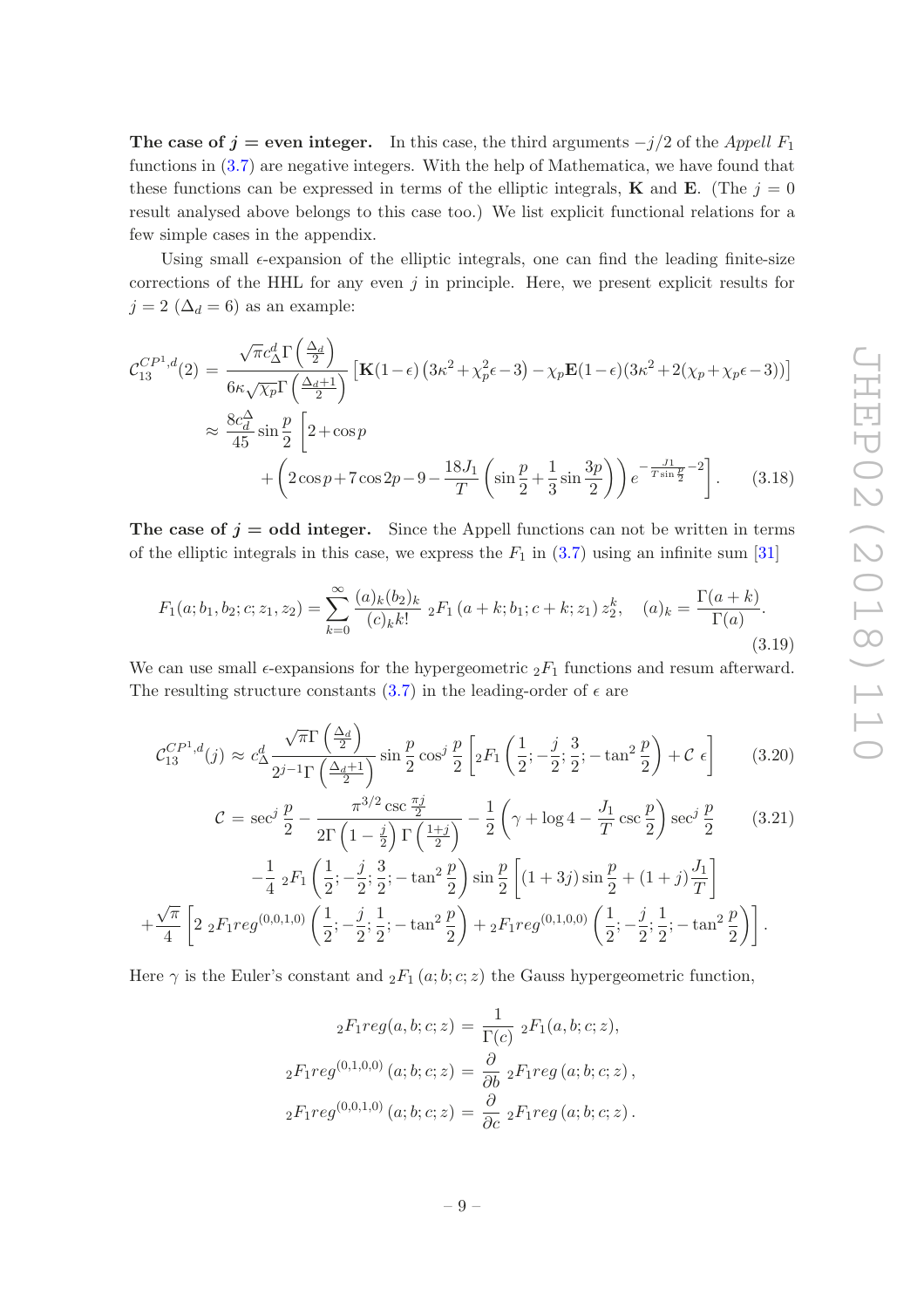# <span id="page-10-0"></span>3.2 With the  $R_t \times RP^3$  giant magnons

From  $(2.15)$ , all combinations  $(a, b)$  in the dilaton vertex  $(3.1)$  are non-vanishing. However, we will focus on only  $V_{13}^d(j)$  and  $V_{24}^d(j)$  for which explicit expressions can be obtained. Working in the same way as the  $\mathbb{CP}^1$  case (see [\(3.4\)](#page-6-4)), one derives

$$
\partial_{+} X_{k} \partial_{-} X^{k} = \frac{2(1 - u^{2})}{1 - v^{2}} \left[ \chi - \frac{1 - \frac{1}{2}(1 + v^{2})\kappa^{2}}{1 - u^{2}} \right],
$$

which can be used to  $V_{13}^d(j)$  and  $V_{24}^d(j)$ :

$$
V_{13}^{d}(j) = \frac{2^{1-j}}{1-v^2} \left( \cosh \kappa \tau_e \right)^{-\Delta_d} \chi^j \left[ (1-u^2)\chi - (1-\kappa^2) \right],\tag{3.22}
$$

$$
V_{24}^{d}(j) = \frac{2^{1-j}}{1 - v^2} \left( \cosh \kappa \tau_e \right)^{-\Delta_d} (1 - \chi)^j \left[ (1 - u^2) \chi - (1 - \kappa^2) \right]. \tag{3.23}
$$

By integrating  $V_{13}^d(j)$  and  $V_{24}^d(j)$  over the string worldsheet coordinates, we derive the corresponding structure constants  $\mathcal{C}_{13}^{RP^3,d}$  again in terms of the  $F_1$  and  $_2F_1$ :

<span id="page-10-1"></span>
$$
\mathcal{C}_{13}^{RP^3,d}(j) = \frac{c_{\Delta}^d \pi^{3/2} \sqrt{1 - u^2}}{2^{j-1} \kappa} \frac{\Gamma\left(\frac{\Delta_d}{2}\right)}{\Gamma\left(\frac{\Delta_d + 1}{2}\right)} \chi_p^{j+1/2} \times \times \left[ 2F_1\left(\frac{1}{2}; -\frac{1}{2} - j; 1; 1 - \epsilon\right) - \frac{(1 - \kappa^2)}{(1 - u^2)\chi_p} 2F_1\left(\frac{1}{2}; \frac{1}{2} - j; 1; 1 - \epsilon\right) \right],
$$
\n
$$
\mathcal{C}_{24}^{RP^3,d}(j) = \frac{c_{\Delta}^d \pi^{3/2} \sqrt{1 - u^2}}{2^{j-1} \kappa} \frac{\Gamma\left(\frac{\Delta_d}{2}\right)}{\Gamma\left(\frac{\Delta_d + 1}{2}\right)} \chi_p^{1/2} (1 - \chi_p)^j \times \tag{3.25}
$$

$$
\times \left[ F_1\left( \frac{1}{2}; -\frac{1}{2}, -j; 1; 1 - \epsilon, \frac{\chi_p(\epsilon - 1)}{1 - \chi_p} \right) - \frac{(1 - \kappa^2)}{(1 - u^2)\chi_p} F_1\left( \frac{1}{2}; \frac{1}{2}, -j; 1; 1 - \epsilon, \frac{\chi_p(\epsilon - 1)}{1 - \chi_p} \right) \right],
$$

where  $\chi_p$  is given by  $(2.22)$ .

The parameters  $\kappa$ ,  $u$ ,  $v$  in [\(3.24\)](#page-10-1), [\(3.25\)](#page-10-1) are related to the conserved angular momenta  $J_1$ ,  $J_2$  and the worldsheet momentum p along with  $(2.22)$  by

$$
J_1 = \frac{T\sqrt{\chi_p}}{\sqrt{1 - u^2}} \left[ \frac{1 - v^2 \kappa^2}{\chi_p} \mathbf{K}(1 - \epsilon) - \mathbf{E}(1 - \epsilon) \right],
$$
  
\n
$$
J_2 = \frac{T u \sqrt{\chi_p}}{\sqrt{1 - u^2}} \mathbf{E}(1 - \epsilon),
$$
  
\n
$$
p = \frac{2v}{\sqrt{(1 - u^2)\chi_p}} \left[ \frac{\kappa^2}{1 - \chi_p} \mathbf{\Pi} \left( -\frac{\chi_p(1 - \epsilon)}{1 - \chi_p} |1 - \epsilon \right) \right] - \mathbf{K}(1 - \epsilon) \right].
$$

For given  $J_1$ ,  $J_2$ ,  $p$ , one can find corresponding  $\kappa$ ,  $u$ ,  $v$ , with which the structure constants can be evaluated.

A few comments are in order. The structure constants [\(3.24\)](#page-10-1) and [\(3.25\)](#page-10-1) correspond to finite-size dyonic giant magnons living in the  $RP^3$  subspace of  $CP^3$ . The case of finite-size giant magnons living in the  $RP^2$  subspace can be obtained by setting  $u = 0$ . For the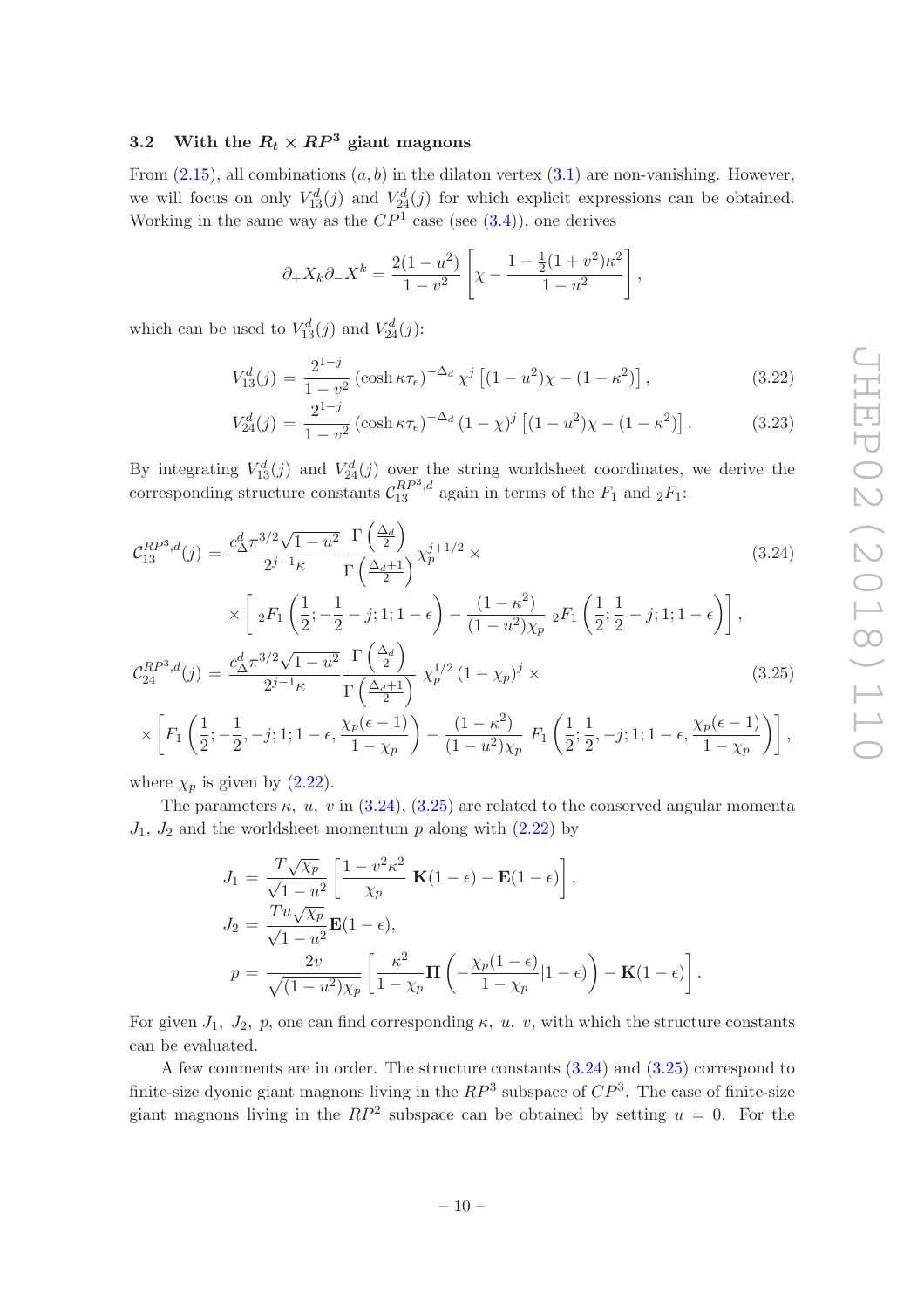infinite size case, one can take a limit of  $\kappa = 1$  and  $\epsilon = 0$ . The above results reduce to the zero momentum dilaton with  $j = 0$ . Small  $\epsilon$ -expansions for  $RP^3$  are straightforward for these cases since they are either in terms of the hypergeometric  ${}_2F_1$  functions or the Appell  $F_1$  functions with special arguments which can be expressed in terms of the elliptic integrals. We will not present detailed expressions here.

#### <span id="page-11-0"></span>4 HHL of primary scalar operators

The vertex for primary scalar operators is given by [\[12\]](#page-15-4)

<span id="page-11-1"></span>
$$
V_{ab}^{pr}(j) = \left(\frac{x^m x_m + z^2}{z}\right)^{-\Delta_{pr}} (z_a z_b)^j \left[z^{-2} \left(\partial_+ x_m \partial_- x^m - \partial_+ z \partial_- z\right) - \partial_+ X_k \partial_- X^k\right]. \tag{4.1}
$$

The scaling dimension is  $\Delta_{pr} = j$ . This reduces for giant magnons [\(4.1\)](#page-11-1) to

<span id="page-11-2"></span>
$$
\left[\cosh\left(\kappa\tau_e\right)\right]^{-\Delta_{pr}}\left(z_a z_b\right)^j \left[\kappa^2 \left(\frac{2}{\cosh^2\kappa\tau_e} - 1\right) - \partial_+ X_k \partial_- X^k\right].\tag{4.2}
$$

In the case of the  $\mathbb{CP}^1$  giant magnons, we consider  $V_{13}^{pr}$  with

<span id="page-11-3"></span>
$$
(z_1 z_3)^j = \frac{1}{2^j} (1 - \chi)^{j/2},
$$
  
\n
$$
\kappa^2 + \partial_+ X_k \partial_- X^k = \frac{1}{2(1 - v^2)} (\kappa^2 + \chi - 1).
$$
\n(4.3)

By using [\(4.2\)](#page-11-2) and [\(4.3\)](#page-11-3), we can integrate the vertex over the string worldsheet to obtain the corresponding structure constants as follows:

$$
\mathcal{C}_{13}^{CP^1, pr}(j) = c_{\Delta}^{pr} \frac{\pi^{3/2}}{2^j \kappa} \frac{\Gamma\left(\frac{\Delta_{pr}}{2}\right)}{\Gamma\left(\frac{\Delta_{pr}+2}{4}\right)} \chi_p^{-1/2} (1 - \chi_p)^{j/2} \times \\ \times \left\{ \left[ \frac{\kappa^2 \Delta_{pr}}{\Delta_{pr} + 1} (1 - v^2) + (1 - \kappa^2) \right] F_1 \left( \frac{1}{2}; \frac{1}{2}, -\frac{j}{2}; 1; 1 - \epsilon, \frac{\chi_p(\epsilon - 1)}{1 - \chi_p} \right) - \chi_p F_1 \left( \frac{1}{2}; -\frac{1}{2}, -\frac{j}{2}; 1; 1 - \epsilon, \frac{\chi_p(\epsilon - 1)}{1 - \chi_p} \right) \right\}.
$$
\n(4.4)

The Appell  $F_1$  functions in  $C_{13}^{CP^1,pr}(j)$  have the same arguments as in  $C_{13}^{CP^1,d}(j)$ in [\(3.7\)](#page-7-2). Therefore, a similar analysis can be done for the leading finite-size corrections for  $C_{13}^{C_P^{(1)},pr}(j)$ . We present here  $j=2$  which is the simplest case of even integer  $(j=0$  is trivial) after converting  $F_1$  functions into the elliptic functions:

$$
\mathcal{C}_{13}^{CP^1, pr}(2) \approx \frac{c_{\Delta}^{pr}}{6} \csc \frac{p}{2} \left\{ 2 \frac{J_1}{T} \sin \frac{p}{2} - (1 - \cos p) \right\} + \left[ \cos 2p + 4 \left( 1 + \frac{J_1^2}{T^2} \right) \cos p + 4 \frac{J_1^2}{T^2} - 5 + 4 \frac{J_1}{T} \left( \sin \frac{p}{2} + \sin \frac{3p}{2} \right) \right] \exp \left( -\frac{J_1}{T \sin \frac{p}{2}} - 2 \right) \right\}.
$$
\n(4.5)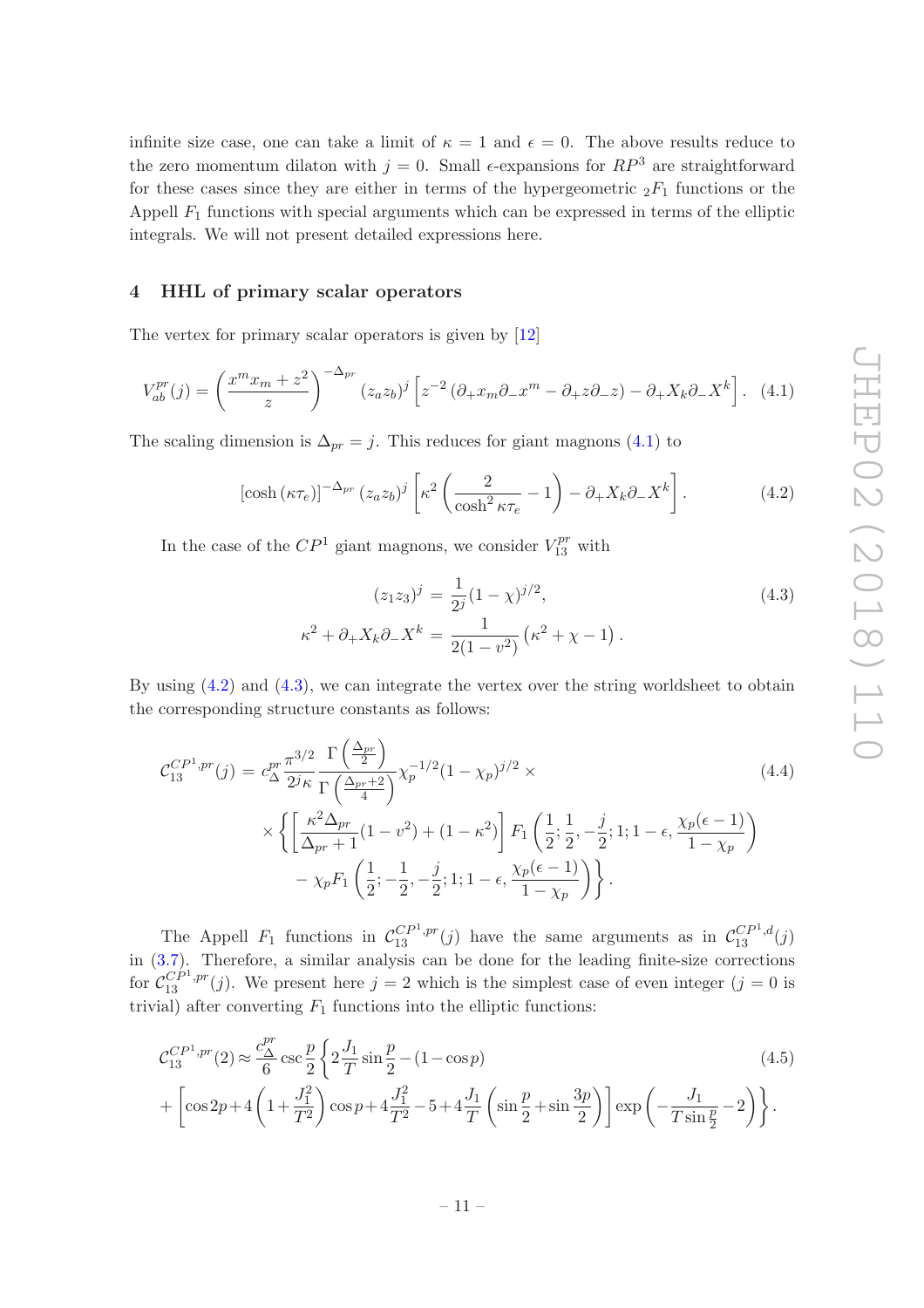For the HHLs with two  $RP^3$  giant magnons, we consider again two primary scalar operators  $V_{13}^{pr}$  and  $V_{24}^{pr}$  and the results are given by

$$
\mathcal{C}_{13}^{RP^3, pr}(j) = c_{\Delta}^{pr} \frac{\pi^{3/2} \sqrt{1 - u^2}}{2^{j-1} \kappa} \frac{\Gamma\left(\frac{\Delta_{pr}}{2}\right)}{\Gamma\left(\frac{\Delta_{pr} + 2}{4}\right)} \chi_p^{j-1/2} \times
$$
\n(4.6)

$$
\times \left\{ \left[ \frac{\kappa^2 \Delta_{pr}}{\Delta_{pr} + 1} \frac{1 - v^2}{1 - u^2} + \frac{1 - \kappa^2}{1 - u^2} \right] {}_2F_1 \left( \frac{1}{2}; \frac{1}{2} - j; 1; 1 - \epsilon \right) - \chi_{p} {}_2F_1 \left( \frac{1}{2}; -\frac{1}{2} - j; 1; 1 - \epsilon \right) \right\},
$$

$$
\mathcal{C}_{24}^{RP^3, pr}(j) = c_{\Delta}^{pr} \frac{\pi^{3/2} \sqrt{1 - u^2} \Gamma\left(\frac{\Delta}{2}\right)}{2^{j-1} \kappa} \frac{\Gamma\left(\frac{\Delta_{pr}+2}{4}\right)}{\Gamma\left(\frac{\Delta_{pr}+2}{4}\right)} \chi_p^{-1/2} (1 - \chi_p)^j \times \\ \times \left\{ \left[ \frac{\kappa^2 \Delta_{pr}}{\Delta_{pr} + 1} \frac{1 - v^2}{1 - u^2} + \frac{1 - \kappa^2}{1 - u^2} \right] F_1 \left( \frac{1}{2}; \frac{1}{2}, -j; 1; 1 - \epsilon, \frac{\chi_p(\epsilon - 1)}{1 - \chi_p} \right) - \chi_p \ F_1 \left( \frac{1}{2}; -\frac{1}{2}, -j; 1; 1 - \epsilon, \frac{\chi_p(\epsilon - 1)}{1 - \chi_p} \right) \right\}.
$$
\n(4.7)

These results are quite similar to those of the dilaton vertex in [\(3.24\)](#page-10-1) and [\(3.25\)](#page-10-1). As before, the case of  $RP^2$  giant magnons can be obtained by taking  $u = 0$  limit. One can make small  $\epsilon$ -expansion by either using series expansions of  ${}_2F_1$  for  $V_{13}^{pr}$  or the Appell functions which can be expressed by elliptic integrals for  $V_{24}^{pr}$ .

# <span id="page-12-0"></span>5 HHL of singlet scalar operators with string levels

The vertex for singlet scalar operators is given by [\[12\]](#page-15-4)

$$
V_q = \left[\cosh\left(\kappa \tau_e\right)\right]^{-\Delta_q} \left(\partial_+ X_k \partial_- X^k\right)^q,\tag{5.1}
$$

where q is related to the string level n by  $q = n + 1$  and

$$
\Delta_q = 2\left(\sqrt{(q-1)\sqrt{\lambda} + 1 - \frac{1}{2}q(q-1)} + 1\right),
$$
\n(5.2)

with the 't Hooft coupling  $\lambda$ .

Since the evaluation of  $\partial_+ X_k \partial_- X^k$  for the giant magnons have been given in previous sections, we just present the results here.

For the  $\mathbb{CP}^1$  case,

$$
\mathcal{C}^{CP1}(q) = \frac{c_{\Delta}^q \pi^{3/2}}{2^{q-1} (1 - v^2)^{q-1} \kappa} \frac{\Gamma\left(\frac{\Delta_q}{2}\right)}{\Gamma\left(\frac{\Delta_q + 1}{2}\right)} \chi_p^{-1/2} \times \times \sum_{k=0}^q \frac{q!}{k! (q-k)!} \left[ \frac{1}{2} (1 + v^2) \kappa^2 - 1 \right]^{q-k} \chi_p^k \, {}_2F_1\left(\frac{1}{2}; \frac{1}{2} - k; 1; 1 - \epsilon\right), \tag{5.3}
$$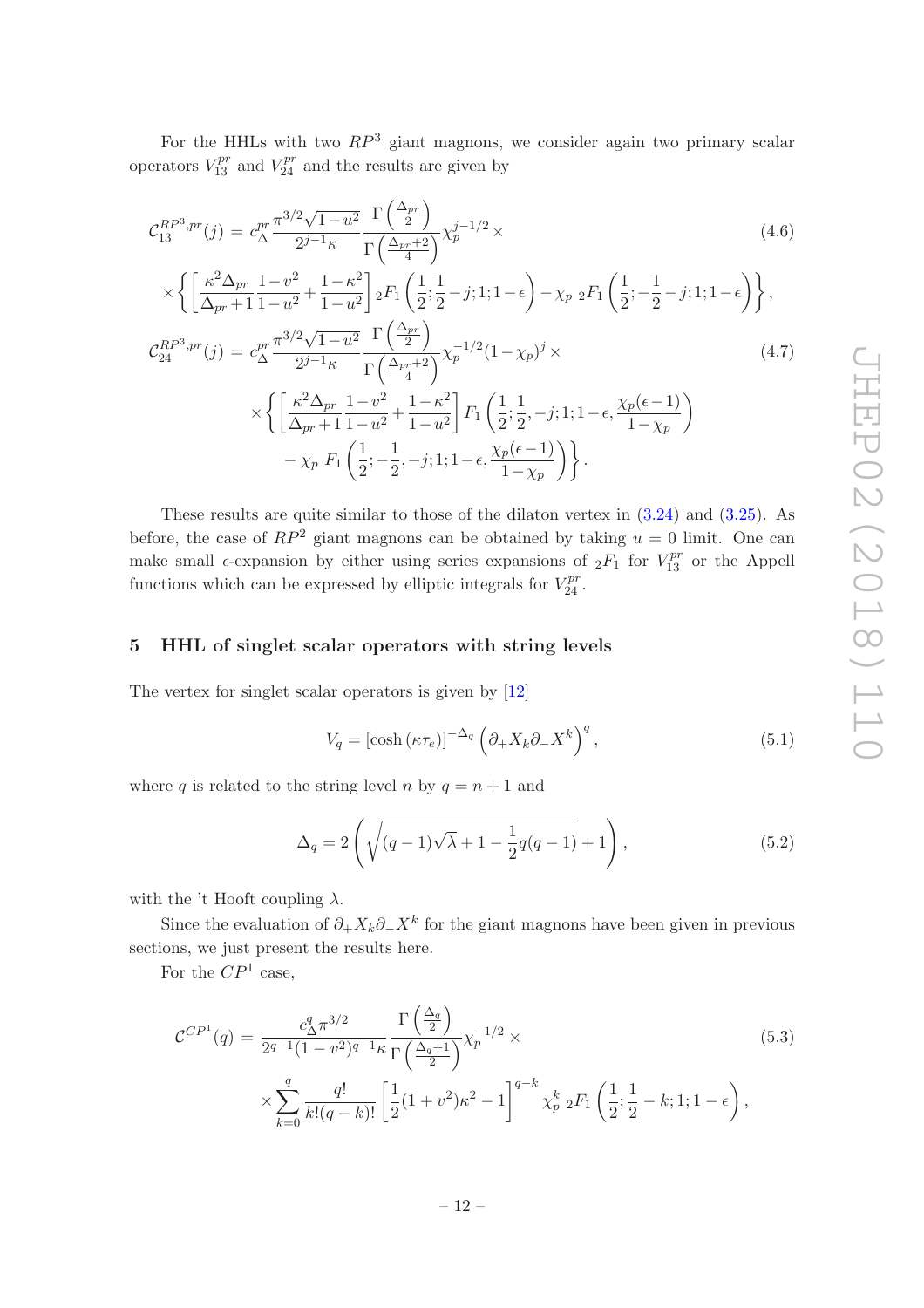For the  $RP^3$  case,

$$
\mathcal{C}^{RP^3}(q) = \frac{c_{\Delta}^q \pi^{3/2} (1 - v^2)}{\sqrt{(1 - u^2)\kappa^2}} \frac{\Gamma\left(\frac{\Delta_q}{2}\right)}{\Gamma\left(\frac{\Delta_q + 1}{2}\right)} \left[\frac{2(1 - u^2)}{1 - v^2}\right]^q \chi_p^{-1/2} \times
$$
\n
$$
\times \sum_{k=0}^q \frac{q!}{k!(q - k)!} \left[\frac{\frac{1}{2}(1 + v^2)\kappa^2 - 1}{1 - u^2}\right]^{q - k} \chi_p^k \, {}_2F_1\left(\frac{1}{2}; \frac{1}{2} - k; 1; 1 - \epsilon\right).
$$
\n(5.4)

Again, the  $RP^2$  giant magnons correspond to  $u = 0$ .

For concrete results, we present small  $\epsilon$ -expansions for the  $\mathbb{CP}^1$  giant magnon with a few lower levels as follows:

 $q = 1$  (level  $n = 0$ )

$$
\mathcal{C}^{CP^1}(1) = \frac{c_{\Delta}^q \sqrt{\pi} \Gamma\left(\frac{\Delta_q}{2}\right)}{\Gamma\left(\frac{\Delta_q+1}{2}\right)} \left\{ \sin\frac{p}{2} - \frac{J_1}{2T} - \left[\frac{J_1}{T}\left(5 - \cos p + 2\frac{J_1}{T}\csc\frac{p}{2}\right) - \frac{J_1}{T}\cos\frac{p}{2} - \frac{J_1}{T}\cos\frac{p}{2} \right] \right\}
$$
(5.5)

$$
-2\sin\frac{p}{2}\left(1+\cos p+\frac{J_1^2}{T^2}\right)\right]\exp\left(-\frac{J_1}{T\sin\frac{p}{2}}-2\right)\bigg\}\,,
$$

 $q = 2$  (level  $n = 1$ )

$$
\mathcal{C}^{CP} (2) = \frac{c_{\Delta}^q \sqrt{\pi} \Gamma \left( \frac{\Delta_q}{2} \right)}{24 \Gamma \left( \frac{\Delta_q + 1}{2} \right)} \left\{ 3 \frac{J_1}{T} - 2 \sin \frac{p}{2} + 2 \left[ \frac{J_1}{2T} \left( 31 + 13 \cos p + 6 \frac{J_1}{2T} \csc \frac{p}{2} \right) -2 \left( 33 + 5 \cos p + 3 \frac{J_1^2}{T^2} \right) \sin \frac{p}{2} \right] \exp \left( -\frac{J_1}{T \sin \frac{p}{2}} - 2 \right) \right\},
$$
\n(5.6)

 $q = 3$  (level  $n = 2$ )

$$
\mathcal{C}^{CP1}(3) = \frac{c_{\Delta}^q \sqrt{\pi} \Gamma\left(\frac{\Delta_q}{2}\right)}{480 \Gamma\left(\frac{\Delta_q+1}{2}\right)} \left\{ 38 \sin \frac{p}{2} - 15 \frac{J_1}{T} \left[ 12 \left( 49 + 57 \cos p - 5 \frac{J_1^2}{T^2} \cot^2 \frac{p}{2} \right) \right] (5.7) - 2 \frac{J_1}{T} (187 + 97 \cos p) \csc \frac{p}{2} \right\} \exp\left(-\frac{J_1}{T \sin \frac{p}{2}} - 2\right) \right\}.
$$

# <span id="page-13-0"></span>6 Concluding remarks

We obtained here some semiclassical normalized structure constants for strings in  $AdS_4 \times$  $\mathbb{CP}^3$  dual to  $\mathcal{N}=6$  super Chern-Simons-matter theory in three space-time dimensions (ABJM theory). We considered the cases where the two "heavy" string states are finitesize giant magnons living in the  $R_t \times CP^1$ ,  $R_t \times RP^2$  and  $R_t \times RP^3$  subspaces and the "light" states are the dilaton operators with non-zero momentum, primary scalar operators, and singlet scalar operators on higher string levels.

Our results can be compared with other computations based on integrability. One of them is to formulate the HHL structure constants as diagonal form factors of the light operators with respect to the on-shell particle states corresponding to the heavy operators [\[13\]](#page-15-5).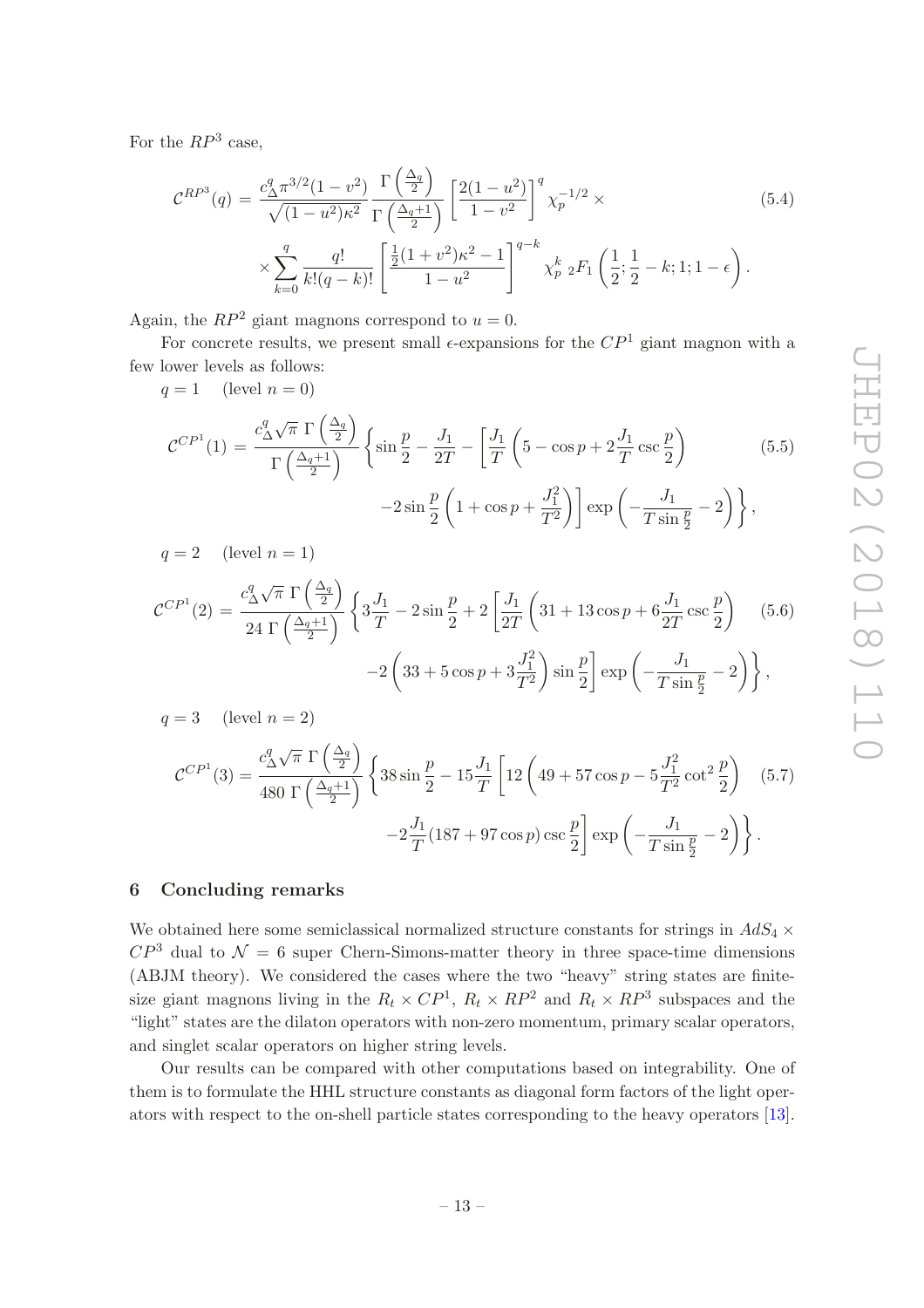This approach is particularly useful to understand the finite-size corrections in the HHL in terms of the underlying integrability structure like the world-sheet S-matrix. In this sense, various HHL functions and their finite-size corrections which we have analysed in this paper can be used to understand new aspects of integrability in the planar limit of  $AdS_4/CFT_3$ .

# Acknowledgments

This work is supported in part by the Brain Pool program 171S-1-3-1765 from KOFST and by National Research Foundation of Korea (NRF) grant (NRF-2016R1D1A1B02007258) (CA) and the NSF grant DFNI T02/6 (PB). CA also thanks ICTP for a support through Senior Associates program.

#### <span id="page-14-0"></span>A Appell  $F_1$  functions with special arguments

We need to evaluate Appell  $F_1$  functions  $F_1(1/2; \pm 1/2, -j; 1; x, y)$ . Using Mathematica, we have found their relations to the elliptic functions  $\mathbf{E}, \mathbf{K}$ :

$$
F_1\left(\frac{1}{2}; \pm \frac{1}{2}, -j; 1; x, y\right) = e_j^{\pm}(x, y)\mathbf{E}(x) + k_j^{\pm}(x, y)\mathbf{K}(x),
$$

where the coefficients  $e_j^{\pm}$  and  $k_j^{\pm}$   $(j = 1, 2)$  are given by

$$
e_1^+(x,y) = \frac{2y}{\pi x}, \ e_1^-(x,y) = \frac{2(y+3x-6xy)}{3\pi x}, \ k_1^+(x,y) = \frac{2(x-y)}{\pi x}, \ k_1^-(x,y) = \frac{2y(x-1)}{3\pi x},
$$
  
\n
$$
e_2^+(x,y) = \frac{4y(3x-y-xy)}{3\pi x^2}, \quad e_2^-(x,y) = \frac{2(10xy-3xy^2-2y^2+15x^2-20yx^2+8x^2y^2)}{15\pi x^2},
$$
  
\n
$$
k_2^+(x,y) = \frac{2(3x^2-6x+2y^2+xy^2)}{3\pi x^2}, \qquad k_2^-(x,y) = \frac{2y(x-1)(y-5x+2xy)}{15\pi x^2}.
$$

Open Access. This article is distributed under the terms of the Creative Commons Attribution License [\(CC-BY 4.0\)](https://creativecommons.org/licenses/by/4.0/), which permits any use, distribution and reproduction in any medium, provided the original author(s) and source are credited.

#### References

- <span id="page-14-1"></span>[1] J.M. Maldacena, The large-N limit of superconformal field theories and supergravity, [Int. J. Theor. Phys.](https://doi.org/10.1023/A:1026654312961) 38 (1999) 1113 [[hep-th/9711200](https://arxiv.org/abs/hep-th/9711200)] [IN[SPIRE](https://inspirehep.net/search?p=find+EPRINT+hep-th/9711200)].
- [2] S.S. Gubser, I.R. Klebanov and A.M. Polyakov, Gauge theory correlators from noncritical string theory, [Phys. Lett.](https://doi.org/10.1016/S0370-2693(98)00377-3)  $\bf{B}$  428 (1998) 105 [[hep-th/9802109](https://arxiv.org/abs/hep-th/9802109)] [IN[SPIRE](https://inspirehep.net/search?p=find+EPRINT+hep-th/9802109)].
- <span id="page-14-2"></span>[3] E. Witten, Anti-de Sitter space and holography, [Adv. Theor. Math. Phys.](https://doi.org/10.4310/ATMP.1998.v2.n2.a2) 2 (1998) 253 [[hep-th/9802150](https://arxiv.org/abs/hep-th/9802150)] [IN[SPIRE](https://inspirehep.net/search?p=find+EPRINT+hep-th/9802150)].
- <span id="page-14-3"></span>[4] N. Beisert et al., Review of AdS/CFT integrability: an overview, [Lett. Math. Phys.](https://doi.org/10.1007/s11005-011-0529-2) 99 (2012) 3 [[arXiv:1012.3982](https://arxiv.org/abs/1012.3982)] [IN[SPIRE](https://inspirehep.net/search?p=find+EPRINT+arXiv:1012.3982)].
- <span id="page-14-4"></span>[5] B. Basso, S. Komatsu and P. Vieira, Structure constants and integrable bootstrap in planar  $N = 4$  SYM theory,  $arXiv:1505.06745$  [IN[SPIRE](https://inspirehep.net/search?p=find+EPRINT+arXiv:1505.06745)].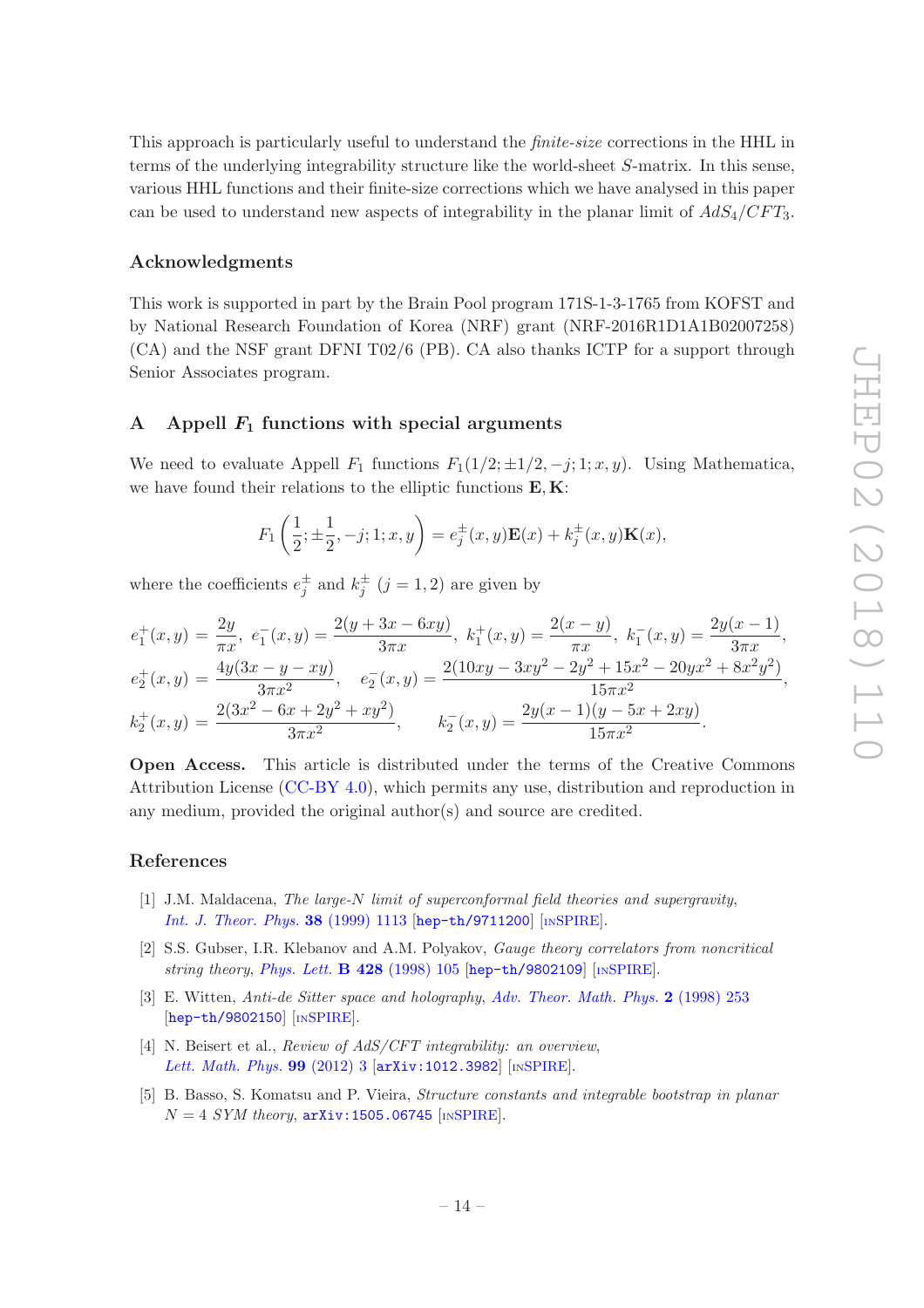- <span id="page-15-0"></span>[6] B. Eden and A. Sfondrini, *Three-point functions in*  $N = 4$  *SYM: the hexagon proposal at* three loops, JHEP  $02$  [\(2016\) 165](https://doi.org/10.1007/JHEP02(2016)165)  $\text{arXiv:1510.01242}$  $\text{arXiv:1510.01242}$  $\text{arXiv:1510.01242}$  [IN[SPIRE](https://inspirehep.net/search?p=find+EPRINT+arXiv:1510.01242)].
- [7] B. Basso, V. Goncalves, S. Komatsu and P. Vieira, Gluing hexagons at three loops, [Nucl. Phys.](https://doi.org/10.1016/j.nuclphysb.2016.04.020) **B 907** (2016) 695 [[arXiv:1510.01683](https://arxiv.org/abs/1510.01683)] [IN[SPIRE](https://inspirehep.net/search?p=find+EPRINT+arXiv:1510.01683)].
- <span id="page-15-1"></span>[8] B. Basso, V. Goncalves and S. Komatsu, *Structure constants at wrapping order*, JHEP 05 [\(2017\) 124](https://doi.org/10.1007/JHEP05(2017)124) [[arXiv:1702.02154](https://arxiv.org/abs/1702.02154)] [IN[SPIRE](https://inspirehep.net/search?p=find+EPRINT+arXiv:1702.02154)].
- <span id="page-15-2"></span>[9] Y. Jiang, S. Komatsu, I. Kostov and D. Serban, Clustering and the three-point function, J. Phys. A 49 [\(2016\) 454003](https://doi.org/10.1088/1751-8113/49/45/454003) [[arXiv:1604.03575](https://arxiv.org/abs/1604.03575)] [IN[SPIRE](https://inspirehep.net/search?p=find+EPRINT+arXiv:1604.03575)].
- <span id="page-15-3"></span>[10] K. Zarembo, *Holographic three-point functions of semiclassical states, JHEP* 09 [\(2010\) 030](https://doi.org/10.1007/JHEP09(2010)030) [[arXiv:1008.1059](https://arxiv.org/abs/1008.1059)] [IN[SPIRE](https://inspirehep.net/search?p=find+EPRINT+arXiv:1008.1059)].
- [11] M.S. Costa, R. Monteiro, J.E. Santos and D. Zoakos, On three-point correlation functions in the gauge/gravity duality, JHEP  $11$  [\(2010\) 141](https://doi.org/10.1007/JHEP11(2010)141) [[arXiv:1008.1070](https://arxiv.org/abs/1008.1070)] [IN[SPIRE](https://inspirehep.net/search?p=find+EPRINT+arXiv:1008.1070)].
- <span id="page-15-4"></span>[12] R. Roiban and A.A. Tseytlin, On semiclassical computation of 3-point functions of closed string vertex operators in  $AdS_5 \times S^5$ , *Phys. Rev.* **D 82** [\(2010\) 106011](https://doi.org/10.1103/PhysRevD.82.106011) [[arXiv:1008.4921](https://arxiv.org/abs/1008.4921)] [IN[SPIRE](https://inspirehep.net/search?p=find+EPRINT+arXiv:1008.4921)].
- <span id="page-15-5"></span>[13] Z. Bajnok and R.A. Janik, *Classical limit of diagonal form factors and HHL correlators*, JHEP 01 [\(2017\) 063](https://doi.org/10.1007/JHEP01(2017)063) [[arXiv:1607.02830](https://arxiv.org/abs/1607.02830)] [IN[SPIRE](https://inspirehep.net/search?p=find+EPRINT+arXiv:1607.02830)].
- <span id="page-15-6"></span>[14] O. Aharony, O. Bergman, D.L. Jafferis and J. Maldacena,  $N = 6$  superconformal Chern-Simons-matter theories,  $M2$ -branes and their gravity duals, JHEP 10 [\(2008\) 091](https://doi.org/10.1088/1126-6708/2008/10/091) [[arXiv:0806.1218](https://arxiv.org/abs/0806.1218)] [IN[SPIRE](https://inspirehep.net/search?p=find+EPRINT+arXiv:0806.1218)].
- <span id="page-15-7"></span>[15] G. Arutyunov and S. Frolov, Superstrings on  $AdS_4 \times CP^3$  as a coset  $\sigma$ -model, JHEP 09 [\(2008\) 129](https://doi.org/10.1088/1126-6708/2008/09/129) [[arXiv:0806.4940](https://arxiv.org/abs/0806.4940)] [IN[SPIRE](https://inspirehep.net/search?p=find+EPRINT+arXiv:0806.4940)].
- <span id="page-15-8"></span>[16] B. Stefanski, jr, *Green-Schwarz action for type IIA strings on*  $AdS_4 \times CP^3$ *,* [Nucl. Phys.](https://doi.org/10.1016/j.nuclphysb.2008.09.015) B 808 (2009) 80 [[arXiv:0806.4948](https://arxiv.org/abs/0806.4948)] [IN[SPIRE](https://inspirehep.net/search?p=find+EPRINT+arXiv:0806.4948)].
- <span id="page-15-9"></span>[17] G. Grignani, T. Harmark and M. Orselli, The  $SU(2) \times SU(2)$  sector in the string dual of  $N = 6$  superconformal Chern-Simons theory, [Nucl. Phys.](https://doi.org/10.1016/j.nuclphysb.2008.10.019) **B** 810 (2009) 115 [[arXiv:0806.4959](https://arxiv.org/abs/0806.4959)] [IN[SPIRE](https://inspirehep.net/search?p=find+EPRINT+arXiv:0806.4959)].
- <span id="page-15-12"></span>[18] C. Ahn, P. Bozhilov and R.C. Rashkov, Neumann-Rosochatius integrable system for strings on  $AdS_4 \times CP^3$ , JHEP 09 [\(2008\) 017](https://doi.org/10.1088/1126-6708/2008/09/017) [[arXiv:0807.3134](https://arxiv.org/abs/0807.3134)] [IN[SPIRE](https://inspirehep.net/search?p=find+EPRINT+arXiv:0807.3134)].
- [19] S. Ryang, *Giant magnon and spike solutions with two spins in*  $AdS_4 \times CP^3$ , JHEP 11 [\(2008\) 084](https://doi.org/10.1088/1126-6708/2008/11/084) [[arXiv:0809.5106](https://arxiv.org/abs/0809.5106)] [IN[SPIRE](https://inspirehep.net/search?p=find+EPRINT+arXiv:0809.5106)].
- <span id="page-15-10"></span>[20] M.C. Abbott and I. Aniceto, *Giant magnons in*  $AdS_4 \times CP^3$ : embeddings, charges and a Hamiltonian, JHEP 04 [\(2009\) 136](https://doi.org/10.1088/1126-6708/2009/04/136) [[arXiv:0811.2423](https://arxiv.org/abs/0811.2423)] [IN[SPIRE](https://inspirehep.net/search?p=find+EPRINT+arXiv:0811.2423)].
- <span id="page-15-11"></span>[21] D. Arnaudov and R.C. Rashkov, On semiclassical calculation of three-point functions in  $AdS_4 \times CP^3$ , *Phys. Rev.* **D 83** [\(2011\) 066011](https://doi.org/10.1103/PhysRevD.83.066011) [[arXiv:1011.4669](https://arxiv.org/abs/1011.4669)] [IN[SPIRE](https://inspirehep.net/search?p=find+EPRINT+arXiv:1011.4669)].
- [22] S. Hirano, C. Kristjansen and D. Young, *Giant gravitons on AdS<sub>4</sub>*  $\times CP^3$  *and their* holographic three-point functions, JHEP  $07$  [\(2012\) 006](https://doi.org/10.1007/JHEP07(2012)006)  $\left[$ [arXiv:1205.1959](https://arxiv.org/abs/1205.1959) $\right]$  [IN[SPIRE](https://inspirehep.net/search?p=find+EPRINT+arXiv:1205.1959)].
- [23] A. Bissi, C. Kristjansen, A. Martirosyan and M. Orselli, On three-point functions in the  $AdS_4/CFT_3$  correspondence, JHEP 01 [\(2013\) 137](https://doi.org/10.1007/JHEP01(2013)137)  $arXiv:1211.1359$  [IN[SPIRE](https://inspirehep.net/search?p=find+EPRINT+arXiv:1211.1359)].
- [24] B. Gwak, B.-H. Lee and C. Park, Correlation functions of the Aharony-Bergman-Jafferis-Maldacena model, Phys. Rev. D 87 [\(2013\) 086002](https://doi.org/10.1103/PhysRevD.87.086002) [[arXiv:1211.5838](https://arxiv.org/abs/1211.5838)] [IN[SPIRE](https://inspirehep.net/search?p=find+EPRINT+arXiv:1211.5838)].